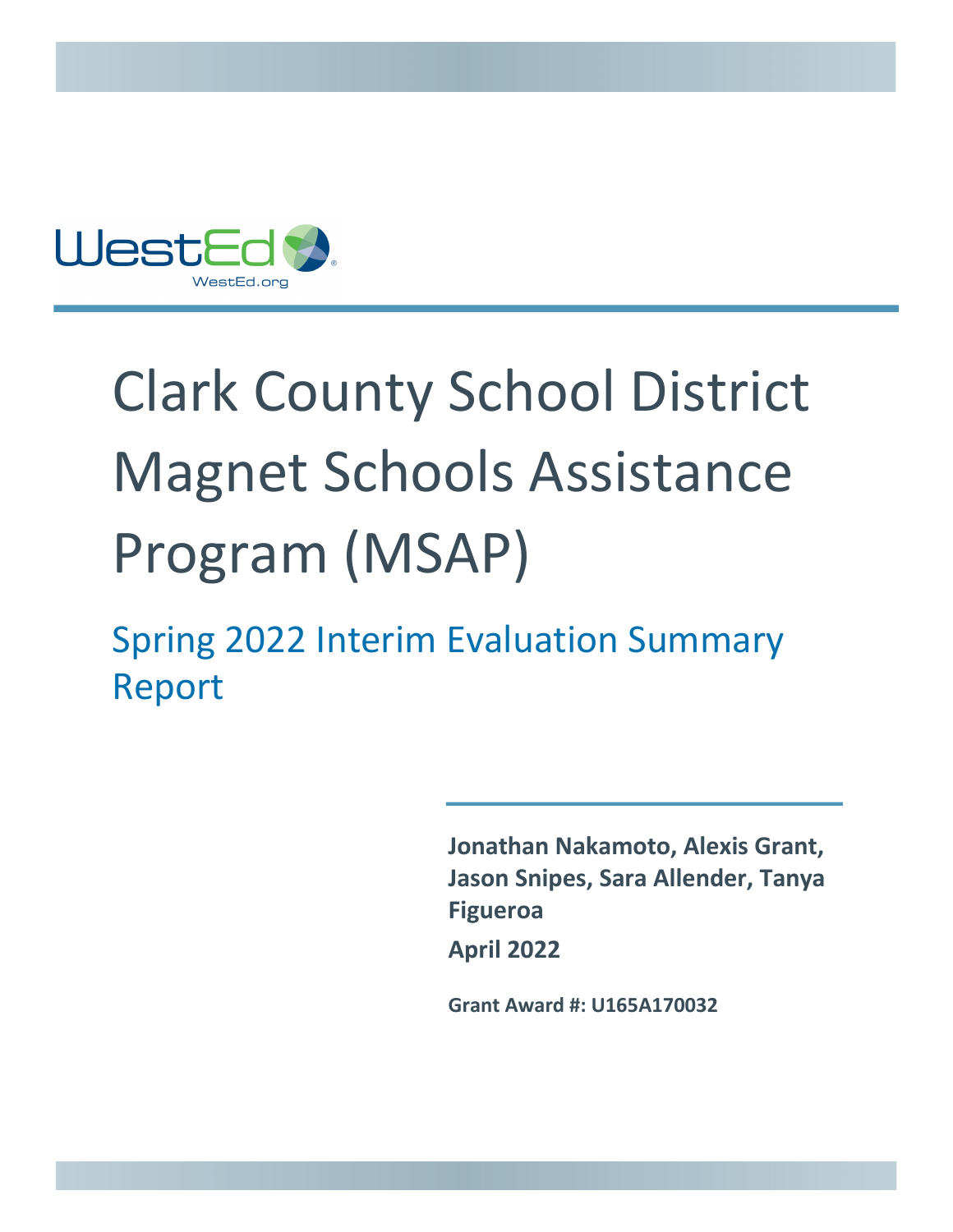© 2022 WestEd. All rights reserved.

Suggested citation: Nakamoto, J., Grant, A., Snipes, J., Allender, S., & Figueroa, T. (2022). *Clark County School District Magnet Schools Assistance Program (MSAP): Spring 2022 interim evaluation summary report*. WestEd.

WestEd is a nonpartisan, nonprofit research, development, and service agency that works with education and other communities throughout the United States and abroad to promote excellence, achieve equity, and improve learning for children, youth, and adults. WestEd has more than a dozen offices nationwide, from Massachusetts, Vermont, Georgia, and Washington, DC, to Arizona and California, with headquarters in San Francisco.

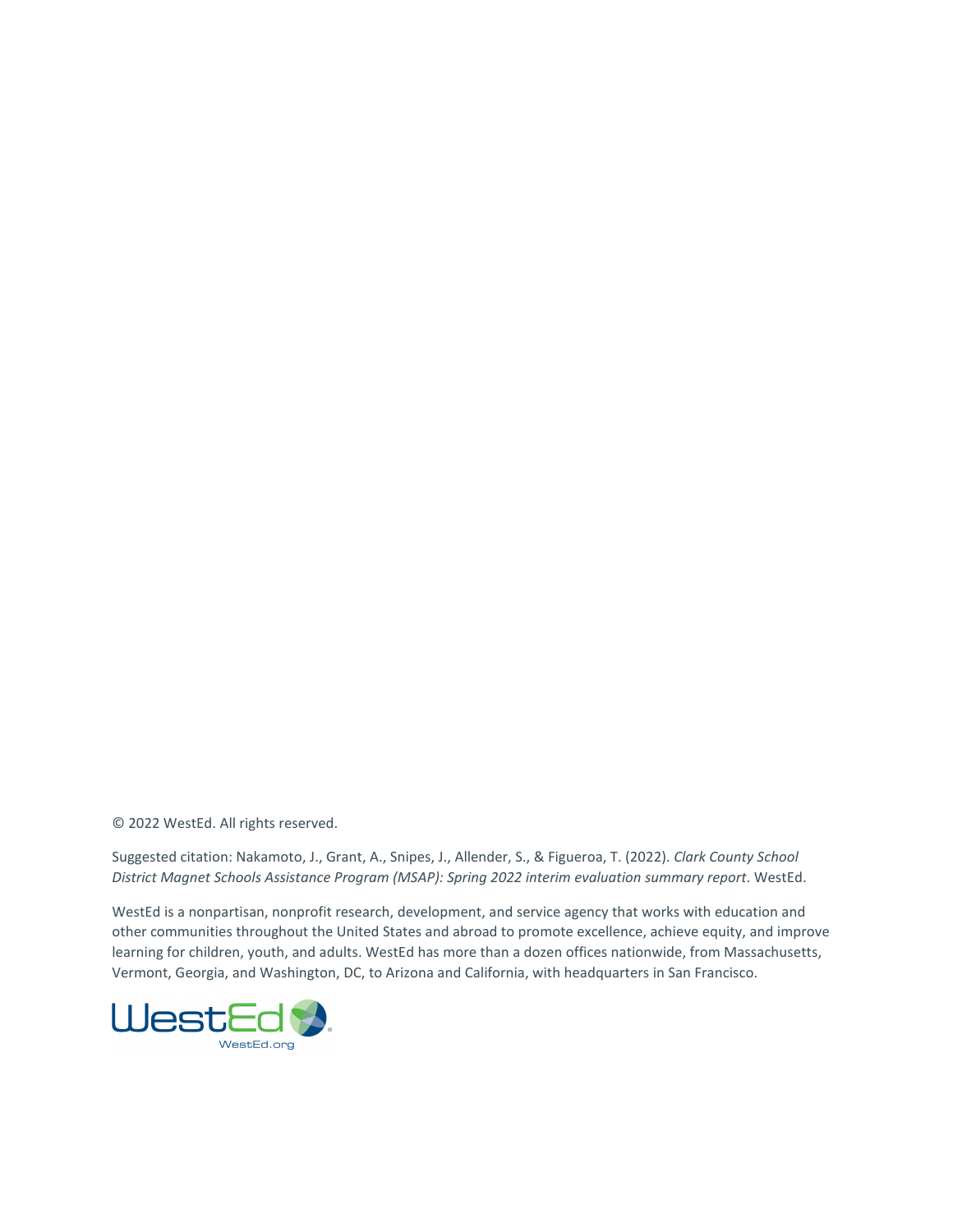

## Table of Contents

| <b>Executive Summary</b>                                           | 1  |
|--------------------------------------------------------------------|----|
| <b>Introduction</b>                                                | 2  |
| <b>Magnet Program Overview</b>                                     | 2  |
| <b>Study Overview</b>                                              | 3  |
| <b>Research Questions (Study Goals)</b>                            | 3  |
| <b>Methodology</b>                                                 | 4  |
| <b>Study and Sampling Design (Study Contrast)</b>                  | 4  |
| <b>Quasi-Experimental Design</b>                                   | 4  |
| <b>Randomized Controlled Trial</b>                                 | 6  |
| <b>Treatment and Treatment Fidelity (Study Intervention)</b>       | 8  |
| <b>Data Collection (Measurement)</b>                               | 9  |
| <b>Measures of Academic Progress (MAP) Assessments</b>             | 9  |
| <b>Smarter Balanced Assessment Consortium (SBAC) Tests</b>         | 9  |
| Nevada State Science Assessments                                   | 10 |
| Science, Technology, Engineering, and Math (STEM) Course Data      | 10 |
| <b>Student Demographic Data</b>                                    | 10 |
| <b>Lottery Data</b>                                                | 10 |
| <b>Analysis Approach</b>                                           | 11 |
| <b>Propensity Score Matching for the Quasi-Experimental Design</b> | 11 |
| <b>Randomized Controlled Trial</b>                                 | 12 |
| <b>Baseline Equivalence Testing</b>                                | 12 |
| <b>Impact Analysis</b>                                             | 19 |

| <b>Data Results</b>                      | 21 |
|------------------------------------------|----|
| <b>Gehring Quasi-Experimental Design</b> | 21 |
| <b>Lied Quasi-Experimental Design</b>    | 22 |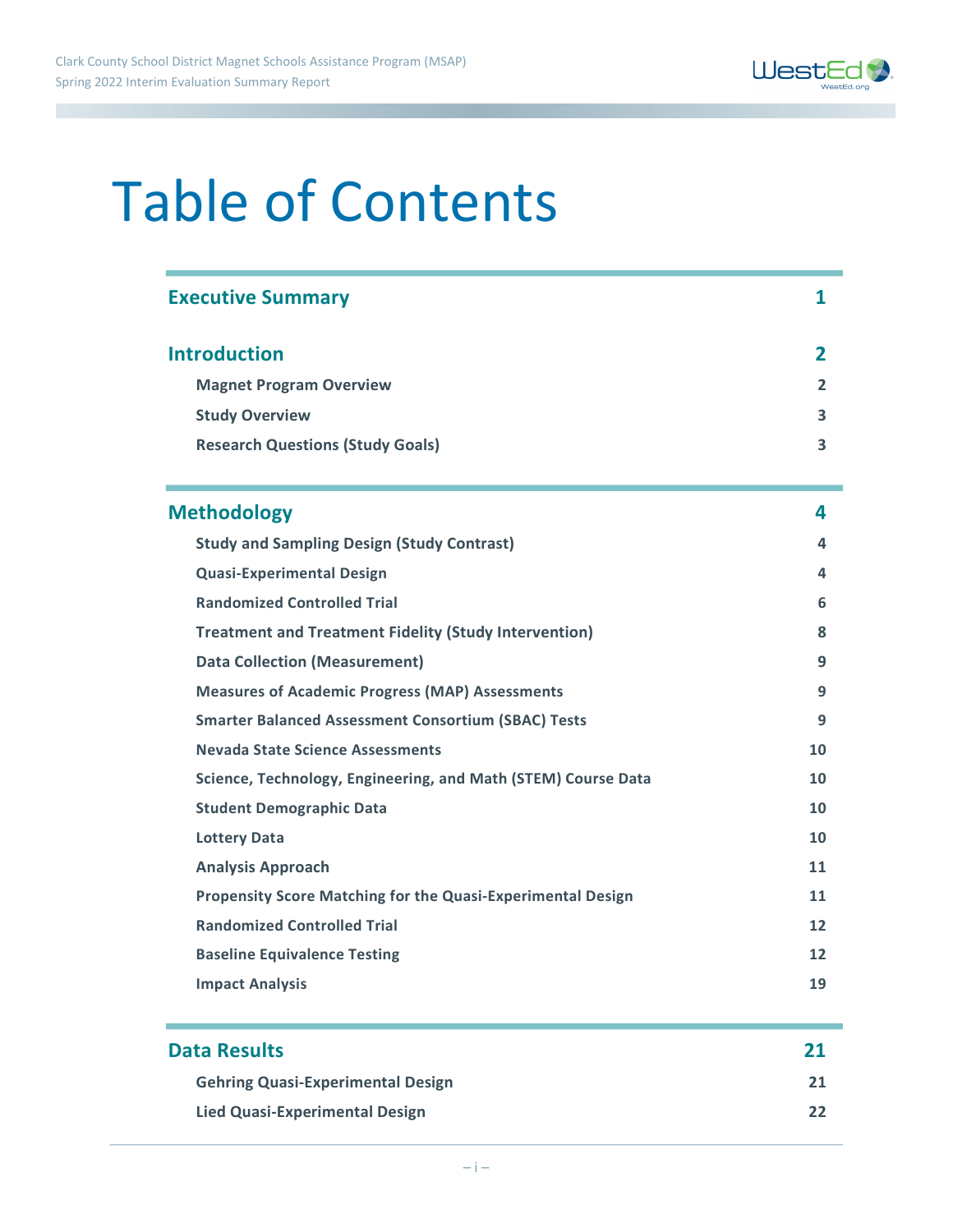

| <b>Lied Randomized Controlled Trial</b>                                                                         |    |
|-----------------------------------------------------------------------------------------------------------------|----|
| O'Callaghan Quasi-Experimental Design                                                                           |    |
| Descriptive Findings Related to the Reduction, Elimination, or Prevention of Minority<br><b>Group Isolation</b> |    |
| <b>Discussion of Results</b>                                                                                    | 26 |
| <b>Research Question 1</b>                                                                                      |    |
| <b>Research Question 2</b>                                                                                      |    |
| <b>Research Question 3</b>                                                                                      |    |
| <b>References</b>                                                                                               | 29 |
| <b>Appendix</b>                                                                                                 |    |
| <b>Survey Items Included in the Teacher Survey</b>                                                              |    |
| <b>Multiple Choice Answer Options:</b>                                                                          |    |
| Survey Items Included in the Student Survey                                                                     |    |

| <b>Multiple Choice Answer Options:</b> |  |
|----------------------------------------|--|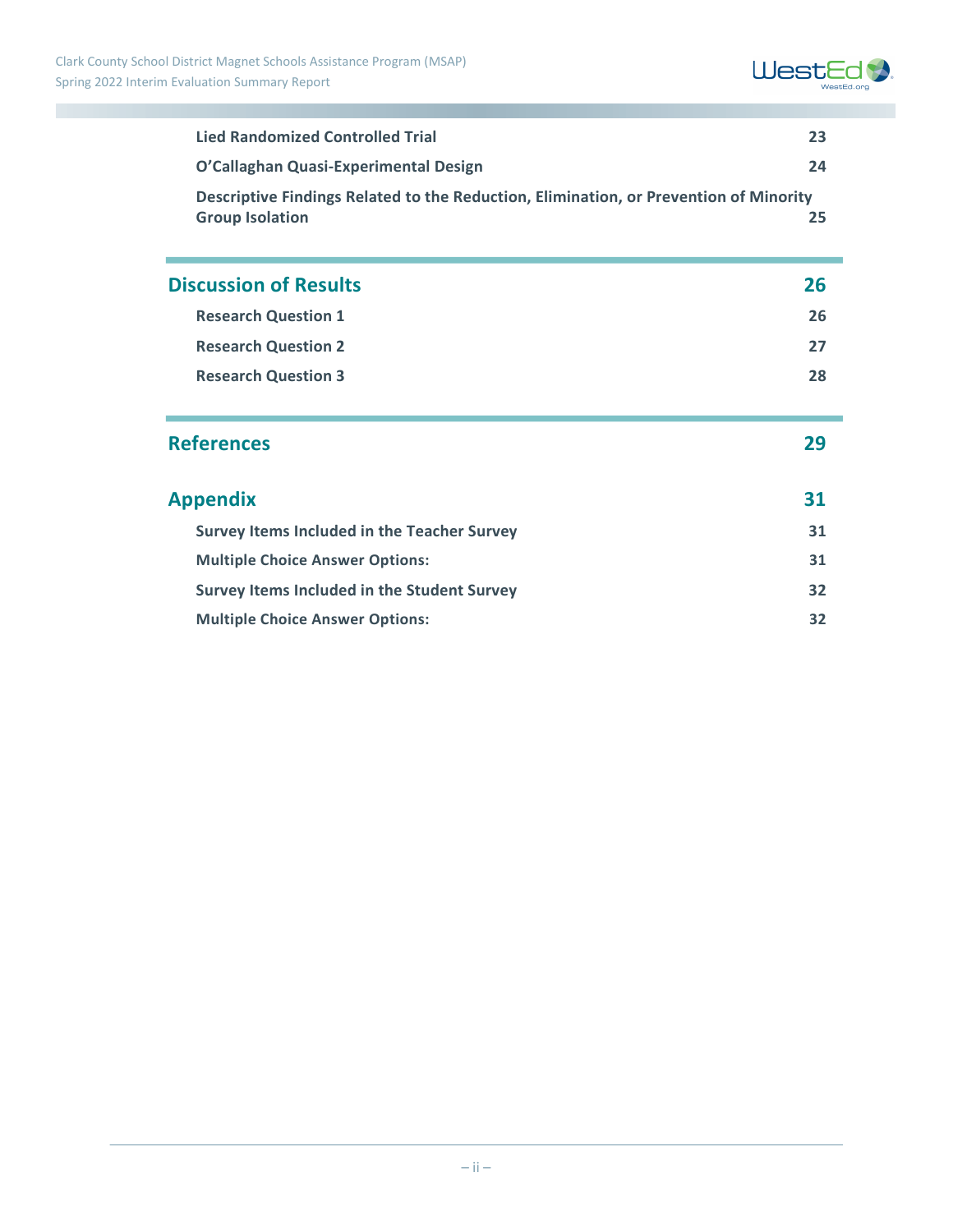

## Executive Summary

WestEd has made substantial progress on the evidence of promise study for Clark County School District's (CCSD) 2017 Magnet Schools Assistance Program (MSAP) grant. WestEd collected the necessary student-level test score, course credit, and demographic data from CCSD for the study. For WestEd's first interim evaluation summary report to the U.S. Department of Education (Nakamoto et al., 2020), we used quasi-experimental designs (QEDs) for each of the three MSAP-funded schools to examine the impact of the schools in 2018–19 on students' performance on state mathematics, reading/English language arts (ELA), and science assessments as well as enrollment in and completion of STEM courses. As part of the QEDs, WestEd utilized propensity score matching and identified comparison groups of students who were equivalent at baseline to the students enrolled in the MSAPfunded schools. The identification of equivalent comparison groups is an important criterion for meeting What Works Clearinghouse (WWC) Design Standards (U.S. Department of Education, 2020). These analyses showed multiple positive and statistically significant impacts on achievement across the three schools during their first year of magnet implementation.

For WestEd's second interim evaluation summary report (Nakamoto et al., 2021), we again used QEDs and identified comparison groups of students who were equivalent at baseline to the students enrolled in the MSAP-funded schools. For this report, we identified different assessments (i.e., Measures of Academic Progress [MAP] assessments) to measure achievement in 2019-20 (because the state tests were not administered due to the COVID-19 pandemic). The second evaluation summary report found that the schools had several positive and statistically significant impacts on student performance during the schools' second year of magnet implementation.

For the current report (i.e., the third interim evaluation summary report), we added additional findings using the same MAP assessments from 2019-20 to the second interim report based on a randomized controlled trial (RCT) that relied on the lottery of one school in the study that was substantially oversubscribed. This school had a large group of 6th graders who applied for admission to the school prior to 2019‒20 but did not gain admission to the school. The use of the RCT allows the study to receive the highest rating from the WWC Design Standards (i.e., "meets without reservations"). The findings from the RCT, which is a more rigorous design than the QEDs, replicated the positive and statistically significant impact on the 6th graders' mathematics achievement found by the QED.

WestEd's final summary report will be submitted at the end of CCSD's grant in fall 2022. The final summary report may include findings based on 2020–21 assessments if WestEd's review of the assessment data show the data are valid and reliable enough to use for the study. Additionally, the final summary report will include findings based on 2021-22 assessments. Before completing the final summary report, WestEd will explore whether the impact of the schools on the reduction of minority group isolation can be examined using a design that meets the WWC Design Standards.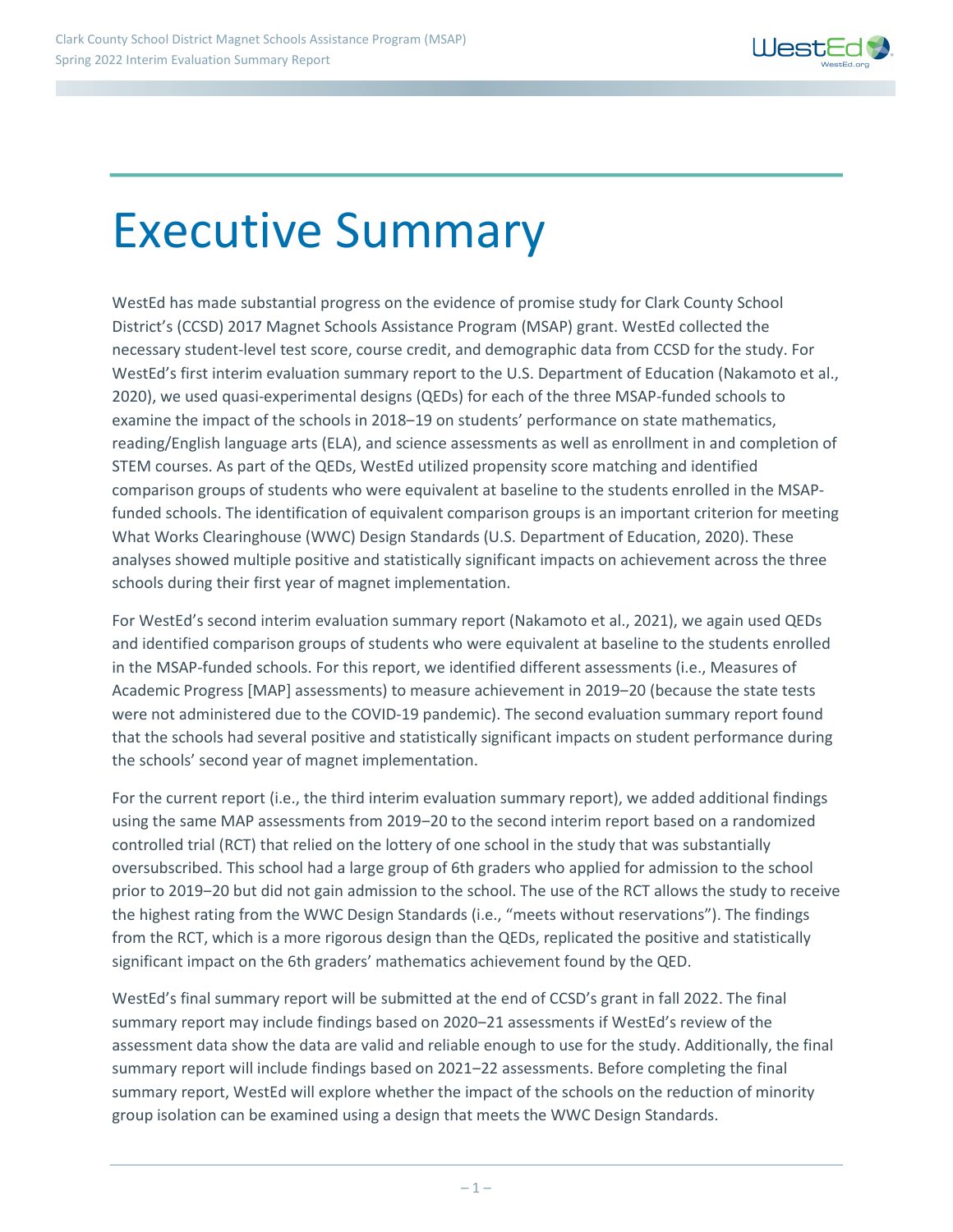

## Introduction

### **Magnet Program Overview**

Clark County School District (CCSD) in Nevada received a 5-year U.S. Department of Education Magnet Schools Assistance Program (MSAP) grant in 2017 to develop and implement three magnet schools:

- Roger D. Gehring Academy of Science and Technology
- Lied STEM Academy
- Mike O'Callaghan i<sup>3</sup> Learn Academy

The aim of the three magnet schools is to reduce, eliminate, or prevent minority group and socioeconomic isolation while improving student achievement and offering students the opportunity to attend a school with a Science, Technology, Engineering, and Math (STEM) program that aligns with their interests. An overview of the three schools and their themes is included in Exhibit 1. During the planning year of the grant (2017–18), each school conducted outreach and recruitment activities; developed and refined the school themes, initial curricula, and instructional approaches; identified and secured initial community partners; and created professional development plans. The first year of MSAP implementation for the three schools occurred in 2018-19.

#### **Exhibit 1. Overview of Clark County School District's Magnet Schools Assistance Program Grant–Funded Schools**

| <b>School name</b>                                           | <b>Grades</b><br>served | <b>Magnet theme</b>                             | <b>Curricula and instructional details</b>                                                                                                                                                                                                                       |
|--------------------------------------------------------------|-------------------------|-------------------------------------------------|------------------------------------------------------------------------------------------------------------------------------------------------------------------------------------------------------------------------------------------------------------------|
| <b>Roger D. Gehring Academy</b><br>of Science and Technology | $1 - 5$                 | STEM – Project Lead<br>the Way (PLTW)<br>Launch | • Magnet coursework via STEM labs in computer science,<br>engineering, and biomedical science<br>• Blended learning with 1:1 Chromebooks<br>• Project-Based Learning (PBL)                                                                                       |
| <b>Lied STEM Academy</b>                                     | $6 - 8$                 | <b>STEM - PLTW</b>                              | • Magnet "pathways" in architecture and construction<br>technology; robotics, automation, and manufacturing;<br>and computer science with IT and cybersecurity<br>• Inquiry-based learning<br>• Blended learning with 1:1 Chromebooks<br>• PBL (e.g., STEM tank) |
| Mike O'Callaghan i <sup>3</sup> Learn<br>Academy             | $6 - 8$                 | STEM - Blended<br>Learning and Digital<br>Media | • Magnet "tracks" in video game design, video<br>production, web design, and robotics/engineering<br>• Blended learning with 1:1 Chromebooks<br>$\bullet$ PBL                                                                                                    |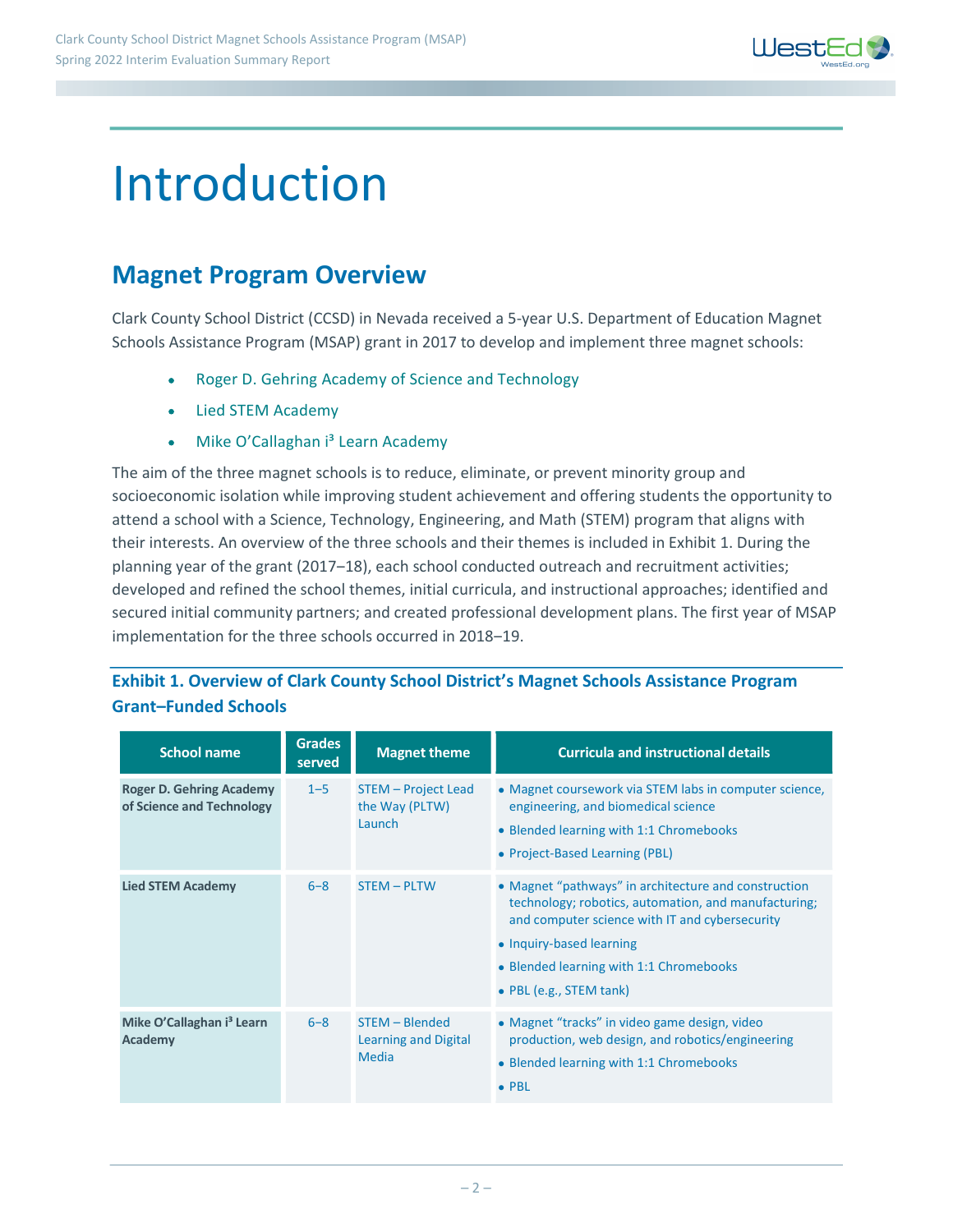

## **Study Overview**

The goal of WestEd's evidence of promise study for CCSD's MSAP grant is to rigorously evaluate the impact of the three MSAP-funded magnet schools on students' performance on mathematics, reading/English language arts (ELA), and science assessments and students' enrollment in and completion of STEM courses. Specifically, WestEd aims to employ quasi-experimental designs (QEDs) and randomized controlled trials (RCTs) that will meet WWC Design Standards (U.S. Department of Education, 2020). The QEDs and RCTs will produce evidence of promise if they identify statistically significant or substantively important (i.e., a difference of 0.25 standard deviations or larger) effects of the MSAP-funded schools on student outcomes. WestEd's goals for the evidence of promise study are aligned with CCSD's goal for the grant of improving student achievement.

## **Research Questions (Study Goals)**

The three research questions guiding this interim report for our evidence of promise study are outlined below. Research questions 1 and 2 are addressed by the QEDs for each participating school. For Lied STEM Academy, research questions 1 and 2 are also addressed by the RCT. Research question 3 is addressed by school-level descriptive data.

- **1.** What impact does attendance at an MSAP-funded magnet school have on students' performance on mathematics, reading/ELA, and science assessments?
- **2.** What impact does attendance at an MSAP-funded magnet school have on students' enrollment in and completion of STEM courses?
- **3.** Do MSAP-funded magnet schools reduce, eliminate, or prevent minority group isolation?

Additionally, prior to developing the final summary report for the evidence of promise study, WestEd will explore ways to rigorously evaluate the impact of the MSAP-funded magnet schools on reducing, eliminating, or preventing minority group isolation that could meet WWC Design Standards.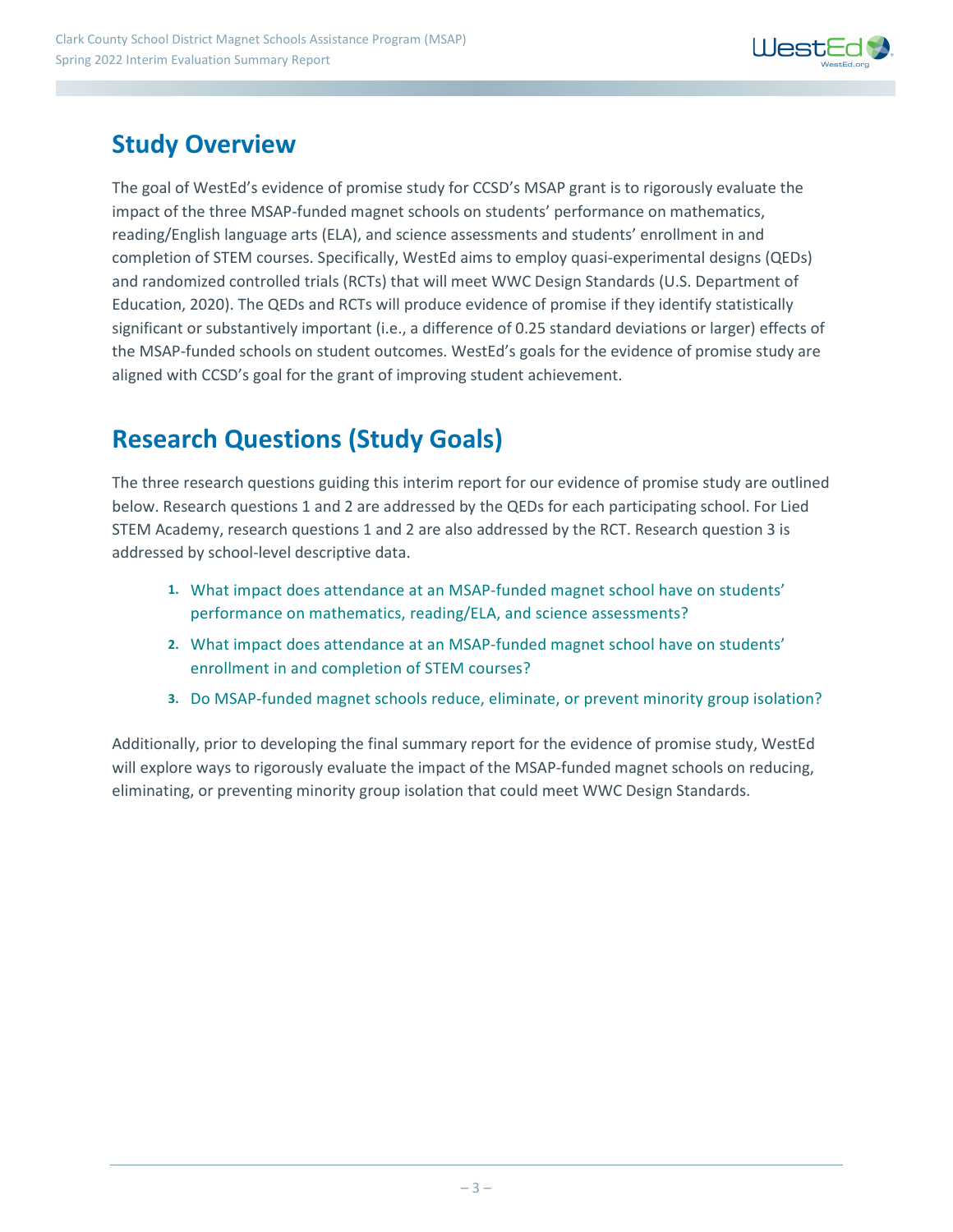

## Methodology

## **Study and Sampling Design (Study Contrast)**

#### **Quasi-Experimental Design**

For this interim report, WestEd used a QED for each school that included a matched comparison group of students and pretest measures of academic achievement (Shadish et al., 2002). WestEd identified the matched comparison students using propensity score matching (Stuart, 2010). The outcome measures, which are listed below, were collected in the winter of the 2019-20 school year (i.e., the second year of MSAP implementation). Unlike the analysis conducted for the interim evaluation summary report, scores for 2019–20 were not available for the Smarter Balanced Assessment Consortium (SBAC) tests and the Nevada Criterion Referenced Tests (CRT) because the tests were not administered in the spring of 2020 due to the COVID-19 pandemic. However, mathematics, reading, and science scores from the Measures of Academic Progress (MAP) assessments based on the winter 2020 test administrations, which were administered before the schools closed for in-person instruction, were available for the evaluation. The spring 2020 MAP assessments were not administered to all students and the schools expressed concerns about the reliability of the data that were collected.

The outcome measures by grade level for the QEDs were as follows:

- Grades 1-5: Achievement on the mathematics and reading MAP assessments
- Grades 3–5: Achievement on the science MAP assessment
- Grades 6–8: Achievement on the mathematics, reading, and science MAP assessments and number of STEM credits attempted and completed

The demographic characteristics used in the identification of the comparison groups and impact analyses were based on 2019-20 data. The pretest achievement measures were collected at the end of 2017–18 or 2018–19 and varied depending on when the students enrolled in the MSAP schools (see Exhibit 2). For students in Grades 2–5 and Grades 7–8 in 2019–20, pretest or baseline measures from 2017–18 were used because these students were enrolled in the MSAP schools in 2018–19. For students in Grades 1 and 6 in 2019–20, pretest measures from 2018–19 were used because these students were enrolled in the MSAP schools for the first time in 2019–20. The QED analyses with the achievement measures, therefore, allowed for the examination of the impact of attendance at the MSAP schools for 1.5 years for students in Grades 2‒5 and Grades 7‒8 in 2019‒20 and for 0.5 years for students in Grades 1 and 6 in 2019‒20.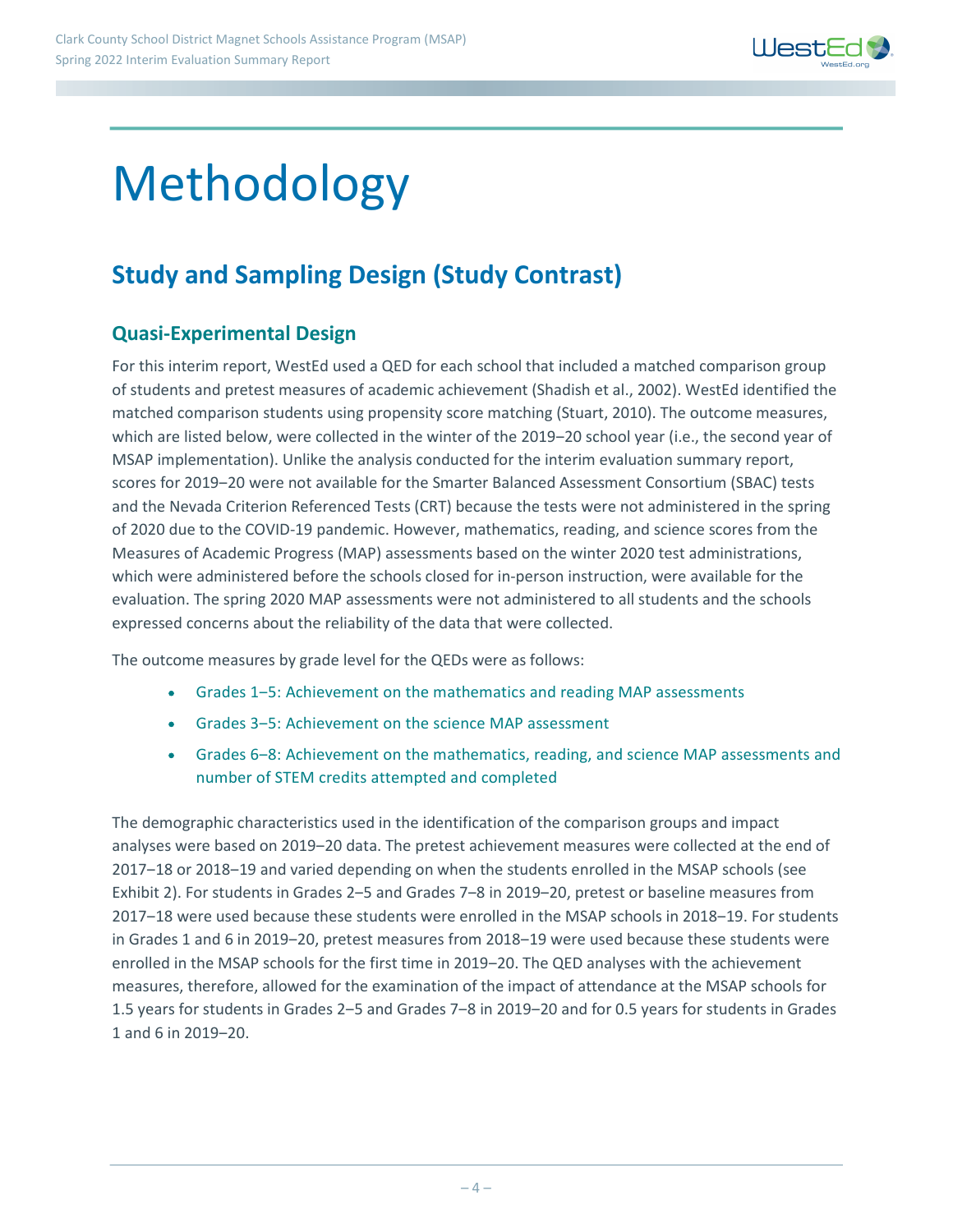

| Grade level in 2019-20 | <b>Status in 2017-18</b> | <b>Status in 2018-19</b> | <b>Status in 2019-20</b>    |
|------------------------|--------------------------|--------------------------|-----------------------------|
| Grade 1                | ۰                        | <b>Baseline</b>          | Year 1 of Enrollment        |
| Grade 2                | <b>Baseline</b>          | Year 1 of Enrollment     | Year 2 of Enrollment        |
| Grade 3                | <b>Baseline</b>          | Year 1 of Enrollment     | Year 2 of Enrollment        |
| Grade 4                | <b>Baseline</b>          | Year 1 of Enrollment     | Year 2 of Enrollment        |
| Grade 5                | <b>Baseline</b>          | Year 1 of Enrollment     | <b>Year 2 of Enrollment</b> |
| Grade 6                | ۰                        | <b>Baseline</b>          | Year 1 of Enrollment        |
| Grade 7                | <b>Baseline</b>          | Year 1 of Enrollment     | Year 2 of Enrollment        |
| Grade 8                | <b>Baseline</b>          | Year 1 of Enrollment     | Year 2 of Enrollment        |

#### **Exhibit 2. Cohorts Included in the Quasi-Experimental Design**

*Note***. Students in Grade 6 in 2019‒20 at Lied were also included in the RCT.** 

The sample of treatment students included in the analyses for each QED included all students enrolled in the MSAP schools during 2018–19 (for students in Grades 2–5 and Grades 7–8 in 2019–20) and 2019– 20 (all grade levels) who had complete data on the demographic characteristics, pretest measures of achievement, and outcome measures. At Gehring, 81.62 percent of the 604 students enrolled in the school during 2019-20 had complete data. In addition, 85.69 percent of the 1,356 students enrolled at Lied during 2019–20 had complete data, and 86.93 percent of the 1,331 students enrolled at O'Callaghan during 2019-20 had complete data.

The pool of potential comparison students included all students enrolled in traditional elementary and middle schools in CCSD in 2018–19 and 2019–20, which excluded other magnet schools, charter schools, and other alternative schools. Additionally, students needed complete data on the demographic characteristics, pretest achievement measures, and outcome measures to be included in the pool of potential comparison students.

To increase the statistical power of the analyses, WestEd identified three comparison students for each MSAP student (Shadish et al., 2002). The individual grade-level analyses were all adequately powered (with power of .80) to detect effect sizes at or below 0.22. The sample sizes for the individual grade-level analyses ranged from a low of 91 treatment and 273 comparison students to a high of 532 treatment and 1,596 comparison students. WestEd used *PowerUp!* (Dong & Maynard, 2013) to calculate the minimum detectable effect sizes for the QEDs. For the smallest sample size (i.e., the Gehring Grade 3 analysis), the QED was powered (with power of .80) to detect effect sizes in the range of 0.17 to 0.22. For the largest sample size (i.e., the Lied Grade 6 analysis), the QED was powered (with power of .80) to detect effect sizes in the range of 0.06 to 0.07. The different proportions of variance in the outcomes explained by pretest measures and demographic characteristics resulted in the ranges for the different sample sizes.

Each of the QEDs includes only one treatment school, which could be considered a confounding factor because the treatment group contains a single study unit. However, according to the WWC, when the intervention under study is "a school with unique organization and governance," such as a magnet school, "the WWC does not consider this to be a confounding factor because the school and the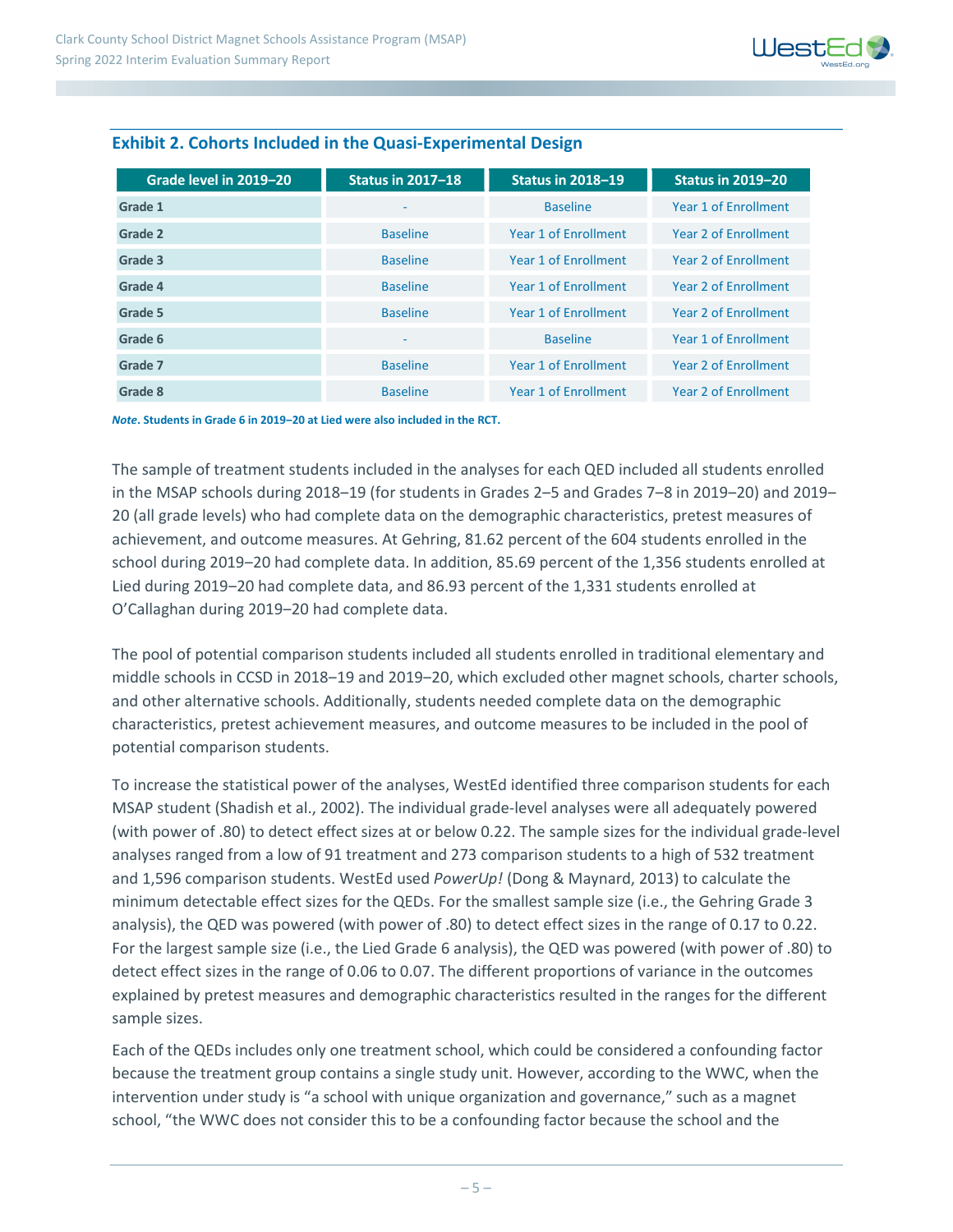

intervention are the same" (U.S. Department of Education, 2020, p. 86). Consistent with this argument, other past studies of charter (Tuttle et al., 2015) and magnet schools (Bifulco et al., 2009) that met WWC Design Standards have used similar designs with single treatment schools.

#### **Randomized Controlled Trial**

<span id="page-9-1"></span>In the grant application, WestEd also proposed to use RCTs based on CCSD's magnet school lottery to examine the impact of the magnet schools whenever possible. CCSD's use of an oversubscription lottery to determine admittance into its magnet schools when the number of interested students exceeds the capacity of the schools would allow WestEd to conduct an "opportunistic experiment" (Resch et al., 2014) and exploit the random assignment of students to a treatment group that has access to the magnet school or a control group that does not. However, there were not enough students who participated in the general lotteries<sup>[1](#page-9-0)</sup> prior to 2018–19 to allow WestEd to implement an RCT. For example, prior to 2018–19 at Lied, 552 incoming 6th graders applied and put the school as their first choice. Students who applied and did not have preferences based on siblings or feeder schools were randomly assigned to be admitted to the school or to go on a waitlist to be used if students who were admitted chose not to attend Lied. After going through the waitlist to fill the available seats, only 17 students "lost" the lottery and were not offered admission. Since Lied filled all of the available seats with the first choice students, the students who put Lied as their second or third choice did not participate in the lottery. Additionally, there were not enough students who participated in Gehring and O'Callaghan's general lotteries prior to 2019-20 to allow WestEd to implement RCTs with these two schools for the current report. However, there were enough students who participated in Lied's general lottery prior to 2019–20 to allow WestEd to implement an RCT.

The flow diagram with text boxes and arrows shown in Exhibit 3 tracks the total number of Lied applicants (shown at the top of the diagram) through the randomization and analysis stages (shown at the bottom of the diagram) of the study. As shown in Exhibit 3, Lied had a total of 1,859 students apply as incoming 6th graders at the school in 2019–20. Eight hundred and thirty-six students were excluded from the general lottery for a number of reasons. Students who participated in the feeder school (n = 71), geographic (n = 150), or sibling preference (n = 37) lotteries, which allowed them to gain admission because the number of students selecting each of these preferences was under the number that CCSD reserved for each of these categories, were excluded from the study. Additionally, 457 students put Lied as their second or third choice. Since Lied filled the number of available seats with just the first choice applicants, the students who put Lied as their second or third choice were not randomized. Another 121 students who were missing data on preference/participation in lottery were excluded from the study.

The middle of the flow diagram shows that of 1,023 students that participated in the general lottery, nearly half were offered admission (i.e., they won the lottery; n = 472) and the remaining students were not offered admission (i.e., they did not win the lottery; n = 551). Of the students who won the lottery, 78 were missing baseline data and 12 were missing outcome data, resulting in 382 complete cases. Of the students who did not win the lottery, 129 were missing baseline data and 18 were missing outcome

<span id="page-9-0"></span><sup>&</sup>lt;sup>[1](#page-9-1)</sup> Students who have preferences based on siblings, attendance at feeder schools, or their geographic location participate in separate lotteries, which have high rates of admission.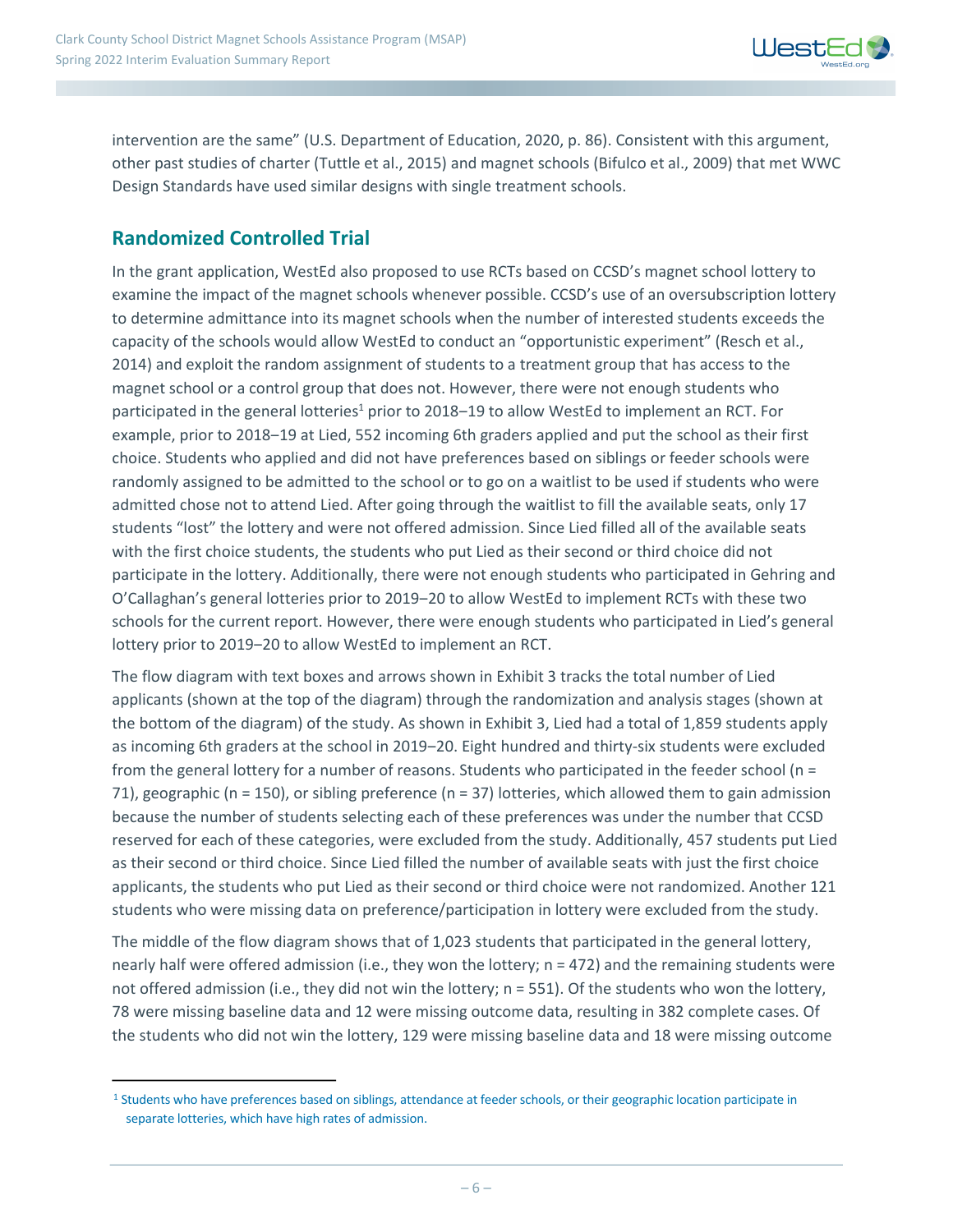

data, resulting in 404 complete cases. At the bottom of the flow diagram, it shows that 319 of the students with complete cases who won the lottery attended Lied and zero students who did not win the lottery attended Lied.





The overall attrition rate based on the general lottery was 23.17 percent (i.e., 237 students with incomplete data out of the 1,023 general lottery participants). The attrition rate for the lottery winners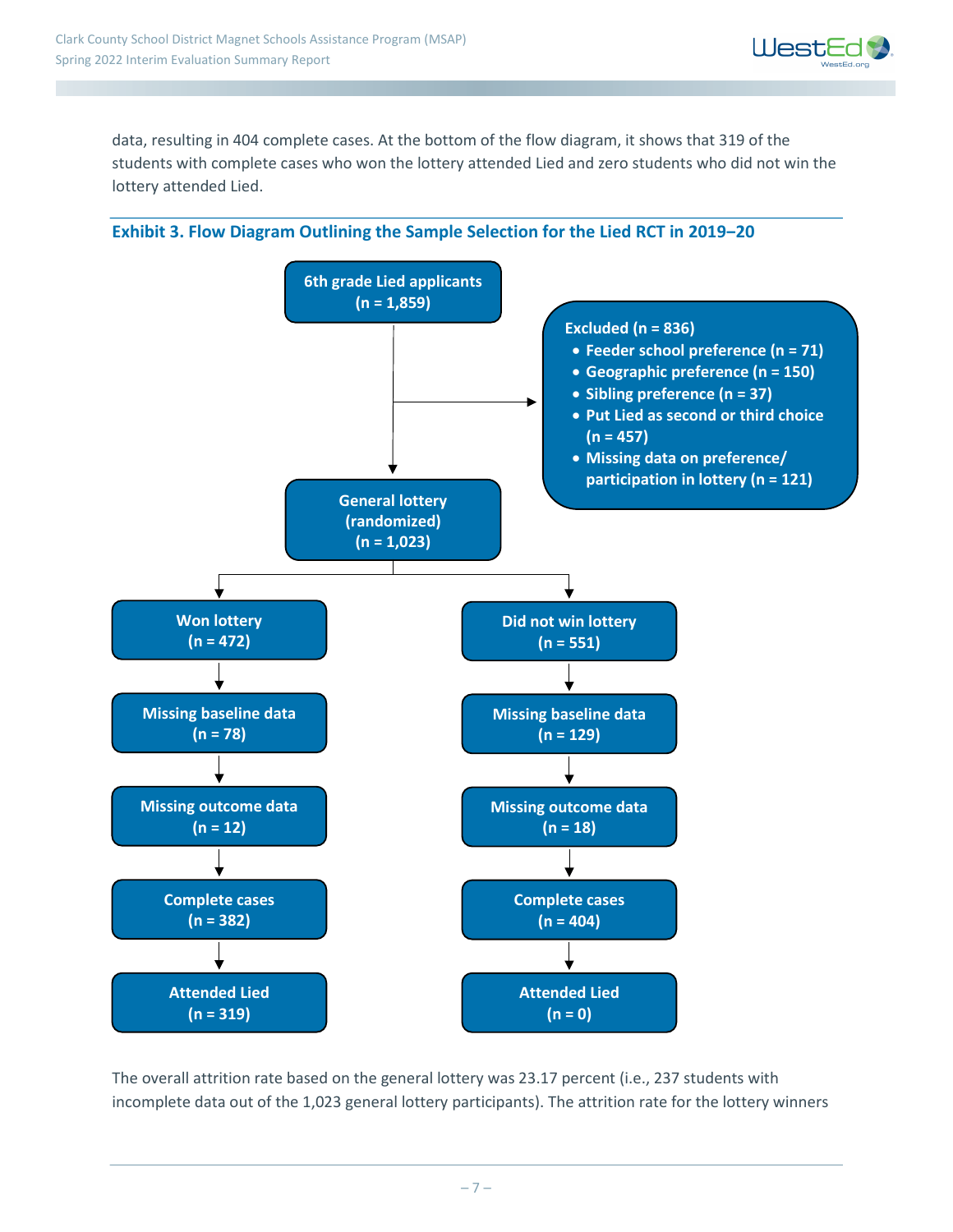

was 19.07 percent and the rate for students who did not win the lottery was 26.67 percent, making the differential attrition rate 7.60 percent. This combination of overall and differential attrition can be classified as low attrition if there are optimistic assumptions about the relationship between attrition and the study's outcomes (U.S. Department of Education, 2020). Students who did not win the lottery were more likely to have no 2019–20 data in CCSD's data files, indicating they did not enroll in one of the district's schools. Although some students likely moved out of the area, CCSD staff reported that the most likely reason a student would not enroll in a district school was that they opted to attend a charter school. We can assume, therefore, that students who did not win Lied's lottery were more likely to attend a charter school than students who won the lottery.

The outcome measures for the RCT were 2019–20 achievement on the mathematics, reading, and science MAP assessments and the number of STEM credits attempted and completed for students in Grade 6. Pretest measures from 2018–19 were used because these students were enrolled in Lied for the first time in 2019–20. The RCT analyses using the achievement measures, therefore, allowed for the examination of the impact of attendance at Lied for 0.5 years.

WestEd again used *PowerUp!* (Dong & Maynard, 2013) to calculate the minimum detectable effect sizes for the RCT. The RCT was powered (with power of .80) to detect effect sizes between 0.10 and 0.12. We used the sample size for first RCT analysis (n = 786) for the power analysis. The different proportions of variance in the outcomes explained by pretest measures and demographic characteristics resulted in the range for the minimum detectable effect sizes.

## **Treatment and Treatment Fidelity (Study Intervention)**

At Gehring, the grant funds allowed for the instructional day to be extended by an additional 19 minutes for all students. These extra minutes were used for instructional enrichment activities to support the STEM curriculum, and teachers integrated STEM and project-based learning throughout the curriculum. The extent to which teachers implemented project-based learning, blended learning, and personalized learning strategies, which are goals of the grant, was assessed by survey items administered to teachers in the spring of each year (see the Appendix for the items). Additionally, all students participated daily in PLTW lessons, with frequent access to STEM labs. Finally, students could participate in a range of STEMrelated extracurricular activities (i.e., robotics club, math club, tortoise habitat, gardening). A student survey administered in the spring of each year asked Gehring students how frequently they participated in each of these activities (see the Appendix for the items).

At Lied and O'Callaghan, each student enrolled in a STEM elective (e.g., a robotics, automation, and manufacturing course) that was taught by licensed teachers hired with MSAP grant funds. Consistent with Gehring, teachers at Lied and O'Callaghan integrated STEM and project-based learning throughout the curriculum. Each spring, the teachers at Lied and O'Callaghan completed the same survey items as those completed by teachers at Gehring, assessing project-based learning, blended learning, and personalized learning strategies. A student survey administered in the spring of each year asked students how frequently they participated in STEM-related extracurricular activities (see the Appendix for the items). During 2018–19 and 2019–20, the students at Lied could participate in a range of STEMrelated extracurricular activities (e.g., robotics competition and computer programming competition).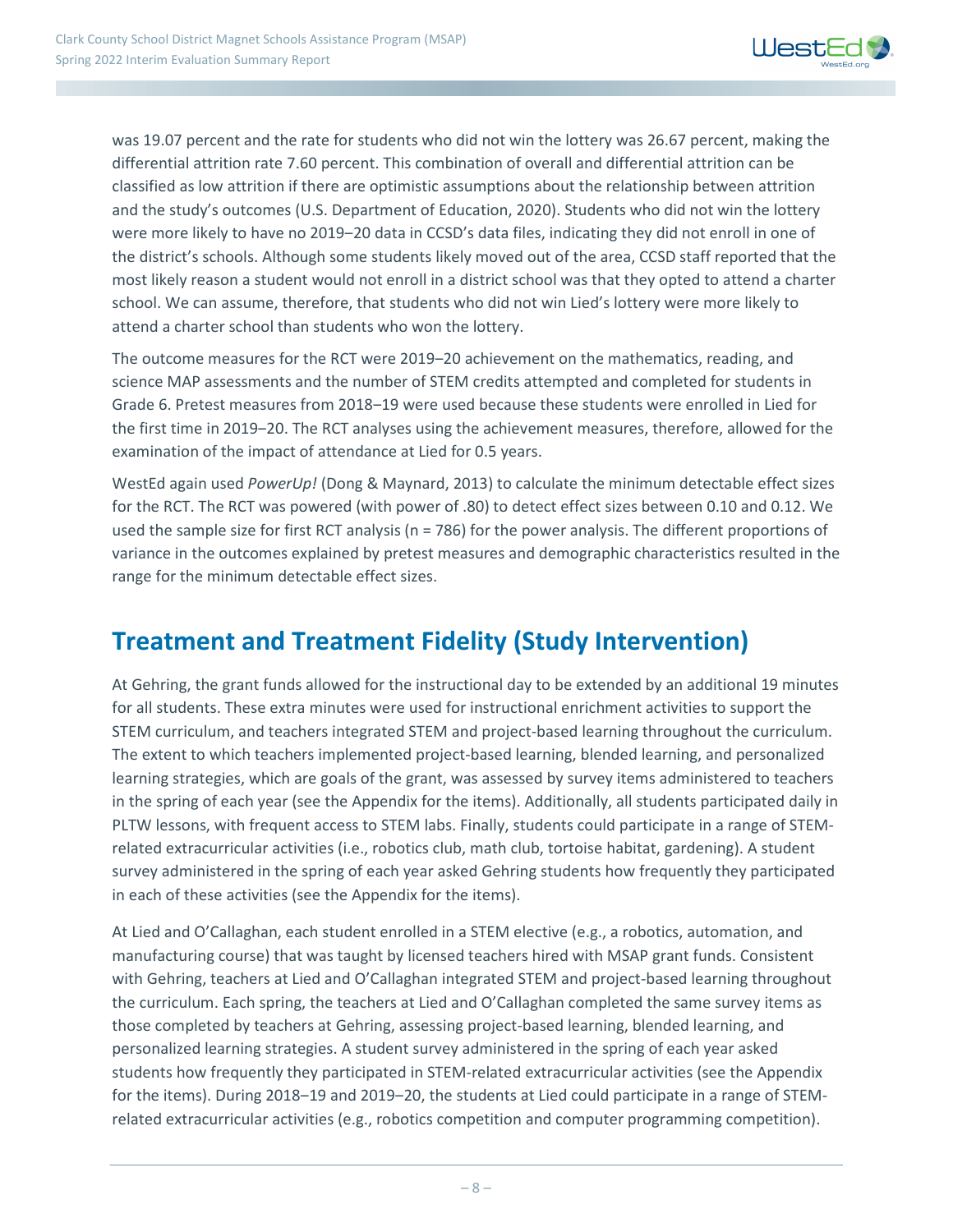

Although no specific STEM-related extracurricular activities were identified at O'Callaghan during 2018– 19, the school implemented several STEM-related extracurricular activities in 2019-20.

## **Data Collection (Measurement)**

The data collection plan for WestEd's evidence of promise study changed for the 2019–20 school year because SBAC and science CRT assessments were not administered due to the COVID-19 pandemic. WestEd collected the assessment data and other data elements listed below that were needed to conduct the preliminary evidence of promise analyses that examined the impact on students in winter of 2019–20. The SBAC and science CRT assessments were not administered to all students in 2020–21 due to the COVID-19 pandemic. This will affect our ability to conduct the evidence of promise analyses that examine the impact on students after Year 3 of implementation. Although the MAP assessments were administered throughout 2020–21, students generally completed them at home, and school staff expressed concerns about the reliability of their scores due to "parent participation."

#### **Measures of Academic Progress (MAP) Assessments**

Starting in 2019–20, students in kindergarten to Grade 8 in CCSD completed the mathematics and reading MAP assessments in the fall, winter, and spring of each year. Additionally, students in Grades 3– 8 completed the science MAP assessment starting in 2019–20. The winter 2020 scores were used as the outcome in the analysis because the spring 2020 assessments were not administered due to COVID-19 closures. Prior to 2019–20, MAP assessments were administered districtwide only to students in kindergarten to Grade 3. Spring data from 2017–18 and 2018–19 were used as some of the baseline measures of student achievement for this report. The goal for the MAP assessments is to monitor students' growth so that instruction can be informed and personalized. The assessments are completed online and have a computer-adapted format. Researchers from the Northwest Evaluation Association (NWEA), the organization that developed the MAP assessment, have found strong evidence for the validity and reliability of the assessments (Bjorklund-Young & Borkoski, 2016).

#### **Smarter Balanced Assessment Consortium (SBAC) Tests**

Students in Grades 3–8 in Nevada complete the ELA and mathematics SBAC tests in the spring of each school year. WestEd's initial plan called for these tests to be used as an outcome in the QED. However, these tests were not administered in 2019–20 due to COVID-19 closures. Spring data from 2017–18 and 2018‒19 were used as the baseline measures of student achievement for students in Grades 5‒8 for this interim report because MAP assessments were not administered in these grade levels prior to 2019–20. The tests, which are aligned with the Nevada Academic Content Standards, are completed online and have a computer-adapted format. There is strong published evidence regarding the validity and reliability of the tests (SBAC, n.d.).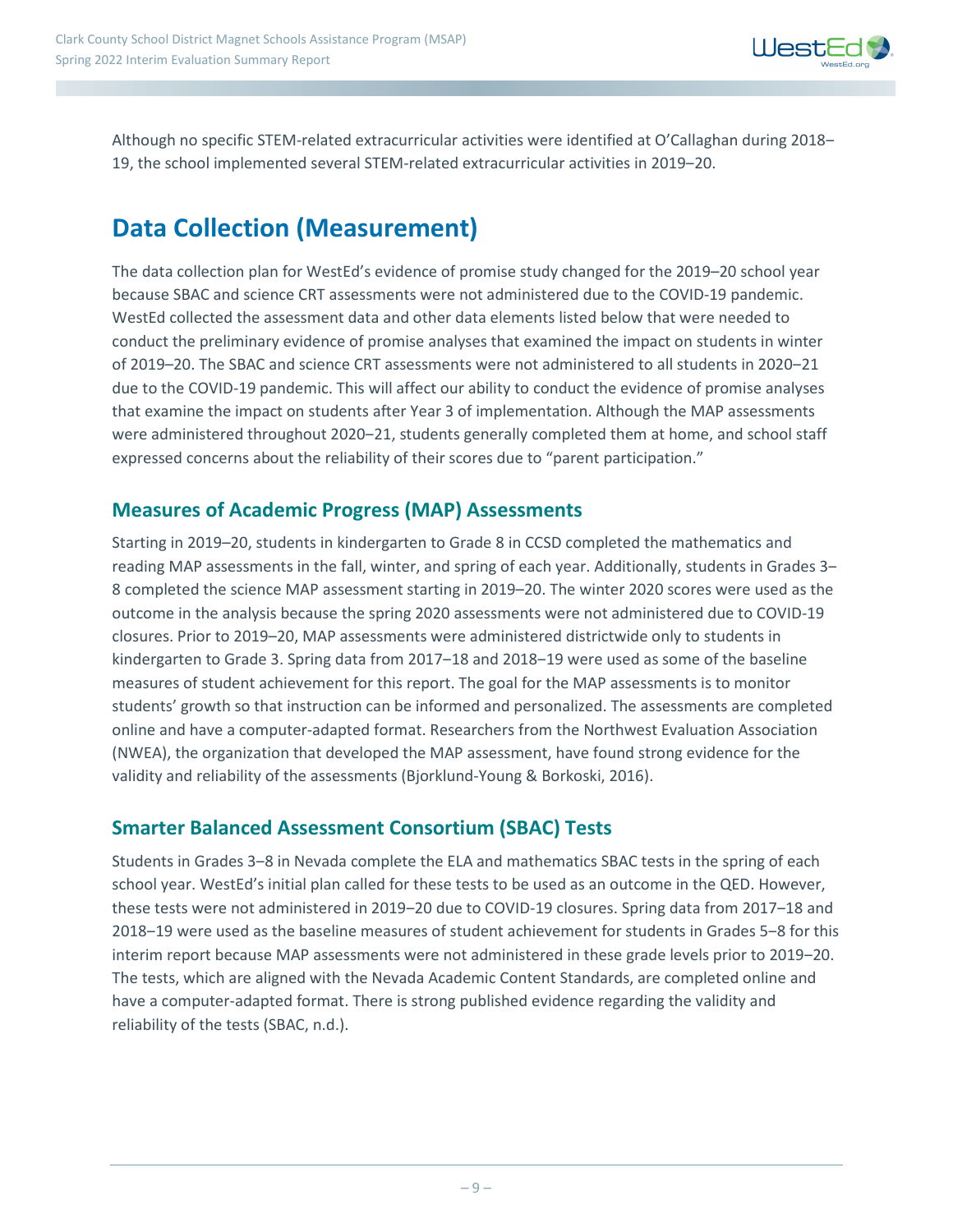

#### **Nevada State Science Assessments**

Students in Grades 5 and 8 in Nevada complete the state science accountability assessments (i.e., the Nevada CRTs). WestEd's initial plan called for these assessments to be used as an outcome in the QED. Like the SBAC assessments, the science CRTs were not administered in 2019-20 due to COVID-19 closures. The assessments, which are based on the Nevada Academic Content Standards for Science, are completed online in the spring of each year. The science assessments are valid and reliable (Nevada Department of Education, 2019). Baseline Grade 5 CRT data from 2017-18 (i.e., prior to when the students in Grade 7 in 2019–20 enrolled in the magnet schools) and baseline Grade 5 CRT data from 2018–19 (i.e., prior to when the students in Grade 6 in 2019–20 enrolled in the magnet schools) were used as covariates in the analysis of the MAP assessments.

#### **Science, Technology, Engineering, and Math (STEM) Course Data**

CCSD provided WestEd with data files that included all STEM courses, including mathematics, science, and electives. The files included data on the number of credits attempted and earned for all students in the district. The outcomes for the study were the number of STEM credits attempted and earned in 2019‒20 for students in Grades 6‒8. WestEd summed the number of credits for each student. It should be noted that all schools in CCSD engaged in distance education due to the COVID-19 pandemic starting in March 2020, and this continued through the end of 2019-20. The full impact of the move to distance education on middle schools' grading practices and the course data is unknown. However, there is no reason to believe the practices during distance education differed systematically across the MSAP and comparison schools.

#### **Student Demographic Data**

CCSD provided WestEd with data files that included the following student demographic characteristics at the student level for 2019–20: eligibility for free or reduced-price lunch (FRL), race/ethnicity, gender, limited English proficient (LEP) status, and Individualized Education Program (IEP) status. Regardless of their FRL status in the student-level file, WestEd recoded the FRL status to "yes" for all students in schools in CCSD that participated in two programs that served breakfast and lunch at no charge to all students without requiring meal applications.

#### **Lottery Data**

CCSD provided student-level magnet school lottery data files for the three schools based on the applications for the 2018–19 and 2019–20 school years. The files indicated whether the students participated in the general lottery or the specific lotteries for siblings, feeder schools, and geographic locations. In addition, the files indicated whether the students were selected (i.e., won the lottery) or were not selected (i.e., did not win the lottery) and whether they put the three MSAP-funded schools as their first, second, or third choice.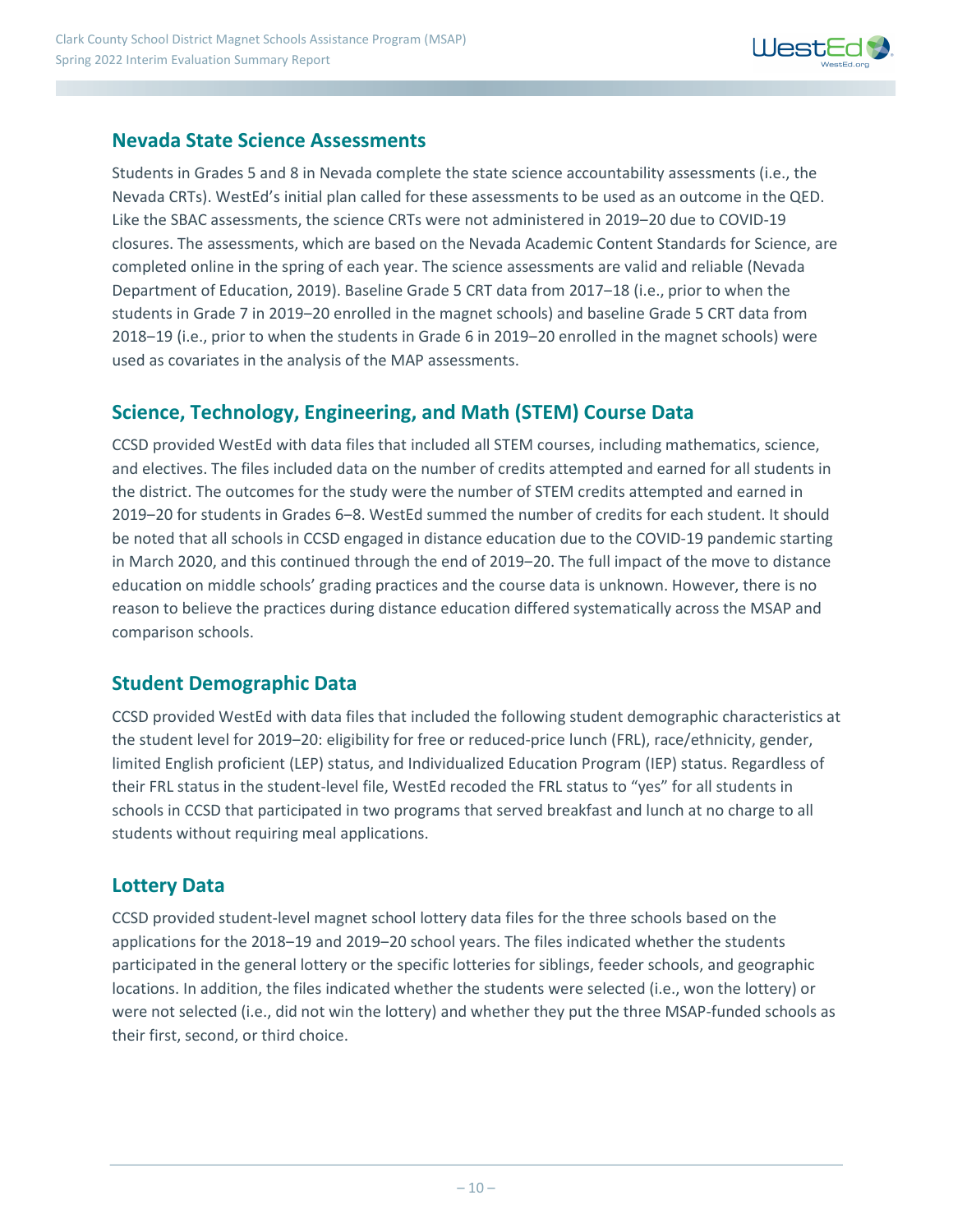

## **Analysis Approach**

#### **Propensity Score Matching for the Quasi-Experimental Design**

For the QED, WestEd removed all students from the dataset that had missing data on any of the variables included in matching and impact analyses. The use of complete case analysis is in accordance with the WWC standards (U.S. Department of Education, 2020). WestEd also removed any student from the dataset who attended a non-MSAP magnet school or charter school during 2018-19 or 2019-20 to allow for the comparison of students attending the MSAP-funded schools with students attending traditional public schools in CCSD.

WestEd utilized Stata's psmatch2 command (Leuven & Sianesi, 2003) to conduct the propensity score matching and identify the comparison groups of students (Stuart, 2010) for the QED. Propensity score matching is a multivariate matching algorithm that identifies one or more comparison students for each treatment student with similar pretest achievement measures and demographic characteristics. To conduct the propensity score matching, we utilized a logistic regression model with the pretest achievement measures (i.e., mathematics and reading/ELA scores for students in Grades 1–8 and science CRT scores for students in Grades 6 and 7) and demographic characteristics (i.e., FRL status, race/ethnicity, gender, LEP status, and IEP status) to calculate each student's propensity (on a scale from zero to one) to enroll in one of the magnet schools. The demographic characteristics were dummycoded. Race/ethnicity had four dummy-coded variables that contrasted Hispanics/Latinos with African American/Black, Asian, White, and Other, which included Multiracial, Native American, and Native Hawaiian or Other Pacific Islander. Each treatment student was then matched with a comparison student with the closest propensity score (i.e., nearest-neighbor matching). The propensity score matching technique identifies groups of students who would likely have similar outcomes to the treatment students (i.e., the students enrolled in the MSAP-funded schools) if the treatment students had not enrolled in the MSAP-funded schools.

WestEd conducted the matching separately by school and grade level. The identification of same-grade matches for each treatment student is consistent with Stuart's (2010) recommendation for combining exact matching with propensity score matching. For the MAP assessment analyses, WestEd identified three matched comparison students for each treatment student. For the STEM credit analyses, which were conducted separately for the grant's performance objectives, WestEd identified one matched comparison student for each treatment student. To ensure that each comparison student was selected as a match only once, the matching was done without replacement (Dehejia & Wahba, 2002). That is, each comparison student was removed from the pool of potential comparison students after they were selected as a match.

It would have been optimal to use past performance on a standardized science assessment to match the treatment and comparison students in grades with a science assessment outcome (i.e., Grades 3–8), but this was not feasible because a pretest science assessment was only available when the students were in Grade 5. However, the prior reading/ELA test scores were excellent predictors of the science MAP assessment scores. For example, the correlation between the prior ELA SBAC from 2017–18 and the 5th grade science MAP score in 2019–20 was *r* = .76 with all of CCSD's 5th graders.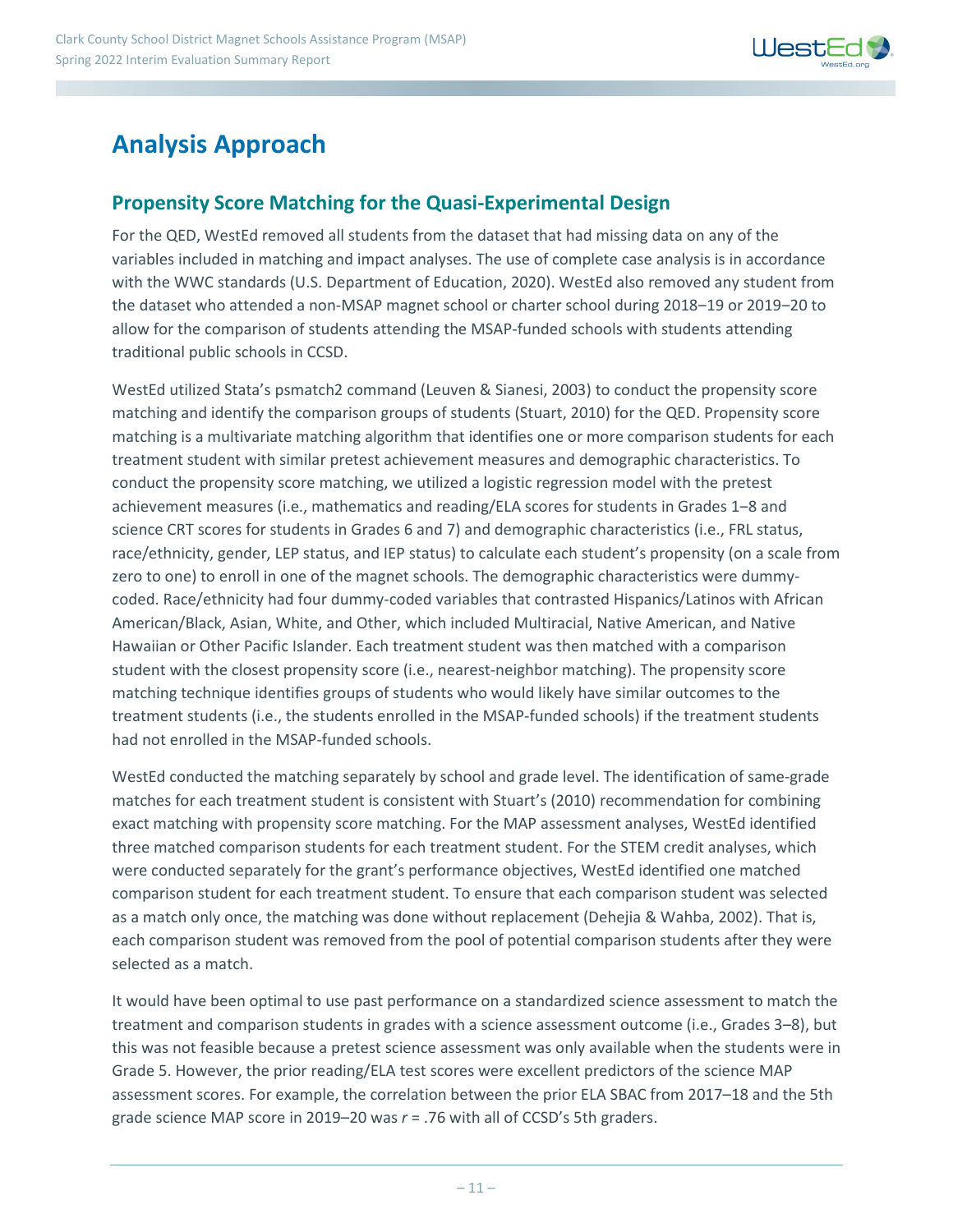

#### **Randomized Controlled Trial**

To examine impacts using the RCT based on Lied's lottery, we conducted an analysis using students who applied to Lied as incoming 6th graders and were included in the general lottery. As noted above, eligible students for this analysis were general lottery applicants to the 6th grade in Lied in 2019–20, they ranked Lied first, and they did not have any sibling, geographic, or feeder school preference. In total, 1,023 eligible students participated in the general lottery. Prior to analyses for the RCT, WestEd removed all students from the dataset that had missing data on any of the variables included in impact analyses. The use of complete case analysis is in accordance with the WWC standards (U.S. Department of Education, 2020).

WestEd conducted two sets of analyses as part of the RCT. The first analysis, which is termed an intentto-treat (ITT) analysis (Shadish et al., 2002), compared all the outcomes of students who won the lottery (n = 382), regardless of whether they attended Lied (n = 319) or did not attend Lied (n = 63) in 2019–20, with those students who did not win the lottery (n = 404). The ITT analysis provides an unbiased estimate of the impact of winning the Lied lottery on student outcomes. The second analysis, termed a treatment-on-treated (TOT) analysis (Shadish et al., 2002), compared only those students who won the lottery and attended Lied ( $n = 319$ ) with those students who did not win the lottery ( $n = 404$ ). The TOT analysis, however, is quasi-experimental because students who won the lottery but opted to not attend Lied may be different from those who won and opted to attend Lied.

#### **Baseline Equivalence Testing**

The next step in the QEDs and RCT was to assess the baseline equivalence of the pretest measures of the outcomes for each analytic sample (i.e., for each grade level within schools) to ensure that the treatment and comparison/control groups were equivalent before the treatment students enrolled in the MSAP-funded magnet schools. For the baseline balance testing, we compared the mean scores of the treatment and comparison/control groups and calculated the effect size (i.e., Hedges' *g*) indexing these differences. When the treatment and comparison/control groups have differences that are below effect sizes of +/- 0.25, they are considered to be equivalent (U.S. Department of Education, 2020). Additionally, we assessed whether the differences between the groups were statistically significant on the pretest measures of the outcomes using *t* tests and on the demographic characteristics using logistic regression.

The propensity score matching approach resulted in comparison groups that were equivalent at baseline (i.e., less than +/- 0.25 standard deviations; U.S. Department of Education, 2020) on all of the pretest achievement measures. The baseline analyses with the samples included in the analysis of the MAP assessments for the QEDs are shown in Exhibits 4, 5, and 6. The baseline analyses for the samples for the STEM credit comparison groups were consistent with the results in Exhibits 4, 5, and 6, and all effect sizes were less than +/- 0.25 standard deviations. The pretest achievement measures varied across grades and depended on the administration schedule of the assessments, the need to have pretest achievement from before the students enrolled in the MSAP schools, and which data were available to WestEd at the time of the analysis. For the student performance analyses, the prior achievement measures are outlined below: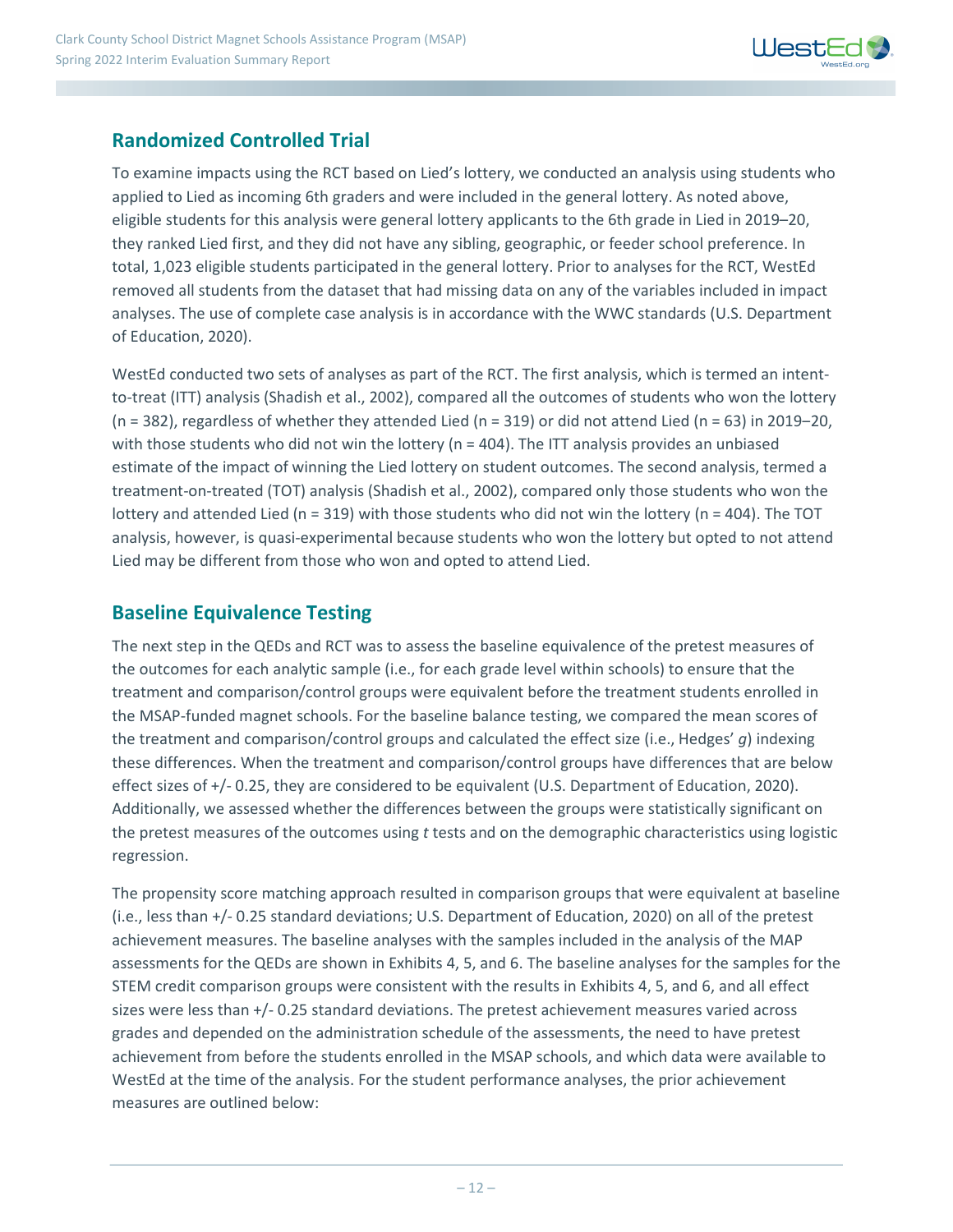

- Grade 1: Mathematics and reading MAP assessment scores from spring 2018-19, when the students were in kindergarten
- Grade 2: Mathematics and reading MAP assessment scores from spring 2017–18, when the students were in kindergarten
- Grade 3: Mathematics and reading MAP assessment scores from spring 2017-18, when the students were in Grade 1
- Grade 4: Mathematics and reading MAP assessment scores from spring 2017–18, when the students were in Grade 2
- Grade 5: Mathematics and ELA SBAC assessment scores from spring 2017–18, when the students were in Grade 3
- Grade 6: Mathematics and ELA SBAC assessment scores and science CRT scores from spring 2018-19, when the students were in Grade 5
- Grade 7: Mathematics and ELA SBAC assessment scores and science CRT scores from spring 2017-18, when the students were in Grade 5
- Grade 8: Mathematics and ELA SBAC assessment scores from spring 2017-18, when the students were in Grade 6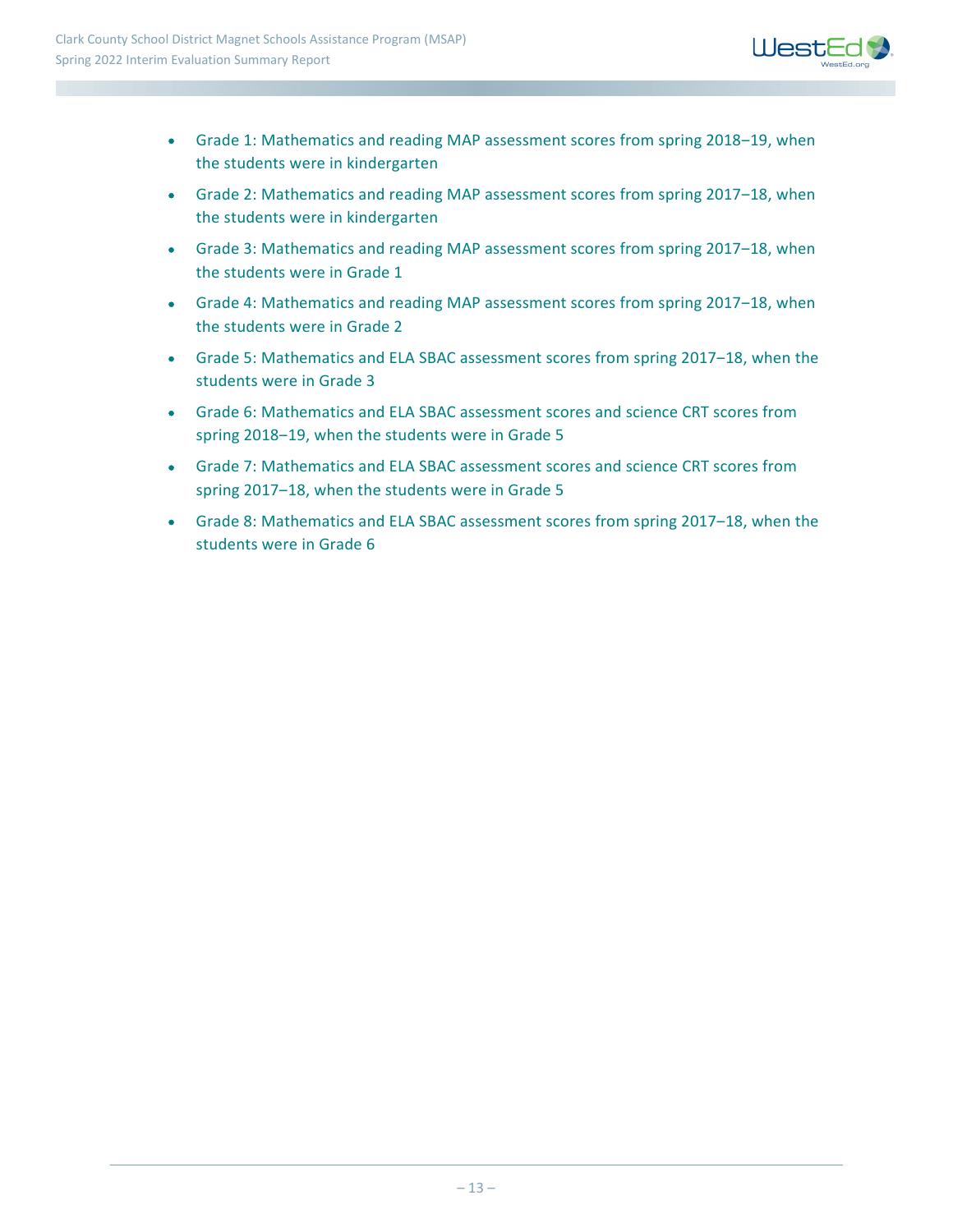

As shown in Exhibit 4, the treatment and comparison students in Grades 1-5 included in the Gehring QED analyses were equivalent at baseline on the mathematics and reading/ELA assessments. All of the effect sizes were less than +/- 0.08 standard deviations (i.e., the effect size), and none of the differences were statistically significant (i.e., no *p* values were below .05).

#### **Exhibit 4. Baseline Equivalence of the Pretest Achievement Measures for the Gehring Quasi-Experimental Design**

| Grade level/<br><b>Assessment</b> | <b>Treatment</b><br><b>students</b><br>mean | <b>Treatment</b><br><b>students</b><br><b>SD</b> | <b>Treatment</b><br><b>students</b><br>$\mathsf{n}$ | <b>Comparison</b><br><b>students</b><br>mean | <b>Comparison</b><br><b>students</b><br><b>SD</b> | <b>Comparison</b><br><b>students</b><br>$\mathsf{n}$ | Treatment-<br><b>Comparison</b><br>difference | <b>Effect size</b> | p value |
|-----------------------------------|---------------------------------------------|--------------------------------------------------|-----------------------------------------------------|----------------------------------------------|---------------------------------------------------|------------------------------------------------------|-----------------------------------------------|--------------------|---------|
| Grade 1: MAP<br>mathematics       | 166.76                                      | 11.21                                            | 108                                                 | 166.06                                       | 13.33                                             | 324                                                  | 0.70                                          | 0.05               | .62     |
| Grade 1: MAP<br>reading           | 162.91                                      | 11.84                                            | 108                                                 | 162.92                                       | 14.05                                             | 324                                                  | $-0.01$                                       | 0.00               | .99     |
| Grade 2: MAP<br>mathematics       | 166.97                                      | 11.00                                            | 102                                                 | 165.94                                       | 12.97                                             | 306                                                  | 1.03                                          | 0.08               | .47     |
| Grade 2: MAP<br>reading           | 165.99                                      | 12.51                                            | 102                                                 | 164.92                                       | 13.95                                             | 306                                                  | 1.07                                          | 0.08               | .49     |
| Grade 3: MAP<br>mathematics       | 187.57                                      | 11.57                                            | 91                                                  | 187.56                                       | 12.05                                             | 273                                                  | 0.01                                          | 0.00               | .99     |
| Grade 3: MAP<br>reading           | 186.71                                      | 11.51                                            | 91                                                  | 187.56                                       | 13.56                                             | 273                                                  | $-0.85$                                       | $-0.06$            | .59     |
| Grade 4: MAP<br>mathematics       | 190.56                                      | 8.73                                             | 100                                                 | 190.96                                       | 10.76                                             | 300                                                  | $-0.40$                                       | $-0.04$            | .74     |
| Grade 4: MAP<br>reading           | 192.14                                      | 12.71                                            | 100                                                 | 192.44                                       | 13.59                                             | 300                                                  | $-0.30$                                       | $-0.02$            | .84     |
| Grade 5: SBAC<br>mathematics      | 2,475.05                                    | 62.36                                            | 92                                                  | 2,477.84                                     | 65.23                                             | 276                                                  | $-2.79$                                       | $-0.04$            | .72     |
| Grade 5: SBAC<br><b>ELA</b>       | 2,478.85                                    | 57.43                                            | 92                                                  | 2,478.74                                     | 69.49                                             | 276                                                  | 0.11                                          | 0.00               | .99     |

*Note***. MAP = Measures of Academic Progress assessment. SBAC = Smarter Balanced Assessment Consortium. Rasch Unit (RIT) scores are presented for the MAP assessments. Scale scores are presented for the SBAC tests. The effect size is Hedges'** *g***.**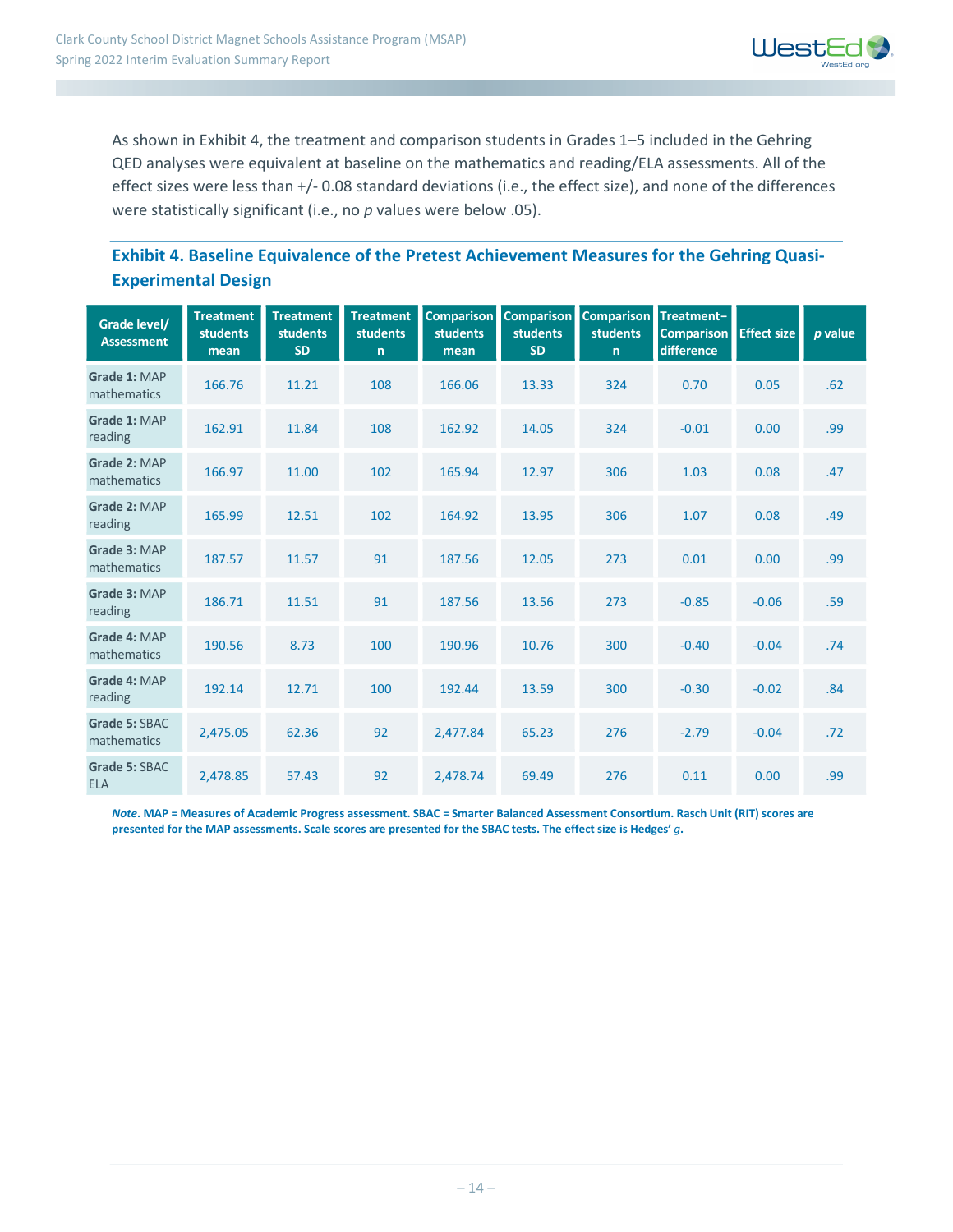

As shown in Exhibit 5, the treatment and comparison students in Grades 6-8 included in the Lied QED analyses were equivalent at baseline on the mathematics SBAC, ELA SBAC, and science CRT assessments. All of the effect sizes were below +/- 0.04 standard deviations, and none of the differences were statistically significant.

#### **Exhibit 5. Baseline Equivalence of the Pretest Achievement Measures for the Lied Quasi-Experimental Design**

| Grade Level/<br><b>Assessment</b> | <b>Treatment</b><br><b>students</b><br>mean | <b>Treatment</b><br>students<br><b>SD</b> | <b>Treatment</b><br>students<br>$\mathsf{n}$ | <b>Comparison</b><br><b>students</b><br>mean | <b>Comparison</b><br><b>students</b><br><b>SD</b> | <b>Comparison</b><br><b>students</b><br>$\mathsf{n}$ | Treatment-<br><b>Comparison</b><br>difference | <b>Effect size</b> | p value |
|-----------------------------------|---------------------------------------------|-------------------------------------------|----------------------------------------------|----------------------------------------------|---------------------------------------------------|------------------------------------------------------|-----------------------------------------------|--------------------|---------|
| Grade 6: SBAC<br>mathematics      | 2,531.15                                    | 81.89                                     | 532                                          | 2,529.64                                     | 84.75                                             | 1,596                                                | 1.52                                          | 0.02               | .72     |
| Grade 6: SBAC<br><b>ELA</b>       | 2,549.30                                    | 79.48                                     | 532                                          | 2,549.89                                     | 80.93                                             | 1,596                                                | $-0.59$                                       | $-0.01$            | .88     |
| Grade 6: CRT<br>science           | 440.60                                      | 45.09                                     | 532                                          | 441.12                                       | 48.32                                             | 1,596                                                | $-0.53$                                       | $-0.01$            | .83     |
| Grade 7: SBAC<br>mathematics      | 2,533.76                                    | 73.46                                     | 463                                          | 2,534.43                                     | 78.28                                             | 1389                                                 | $-0.67$                                       | $-0.01$            | .87     |
| Grade 7: SBAC<br><b>ELA</b>       | 2,543.57                                    | 72.20                                     | 463                                          | 2,546.35                                     | 75.59                                             | 1389                                                 | $-2.78$                                       | $-0.04$            | .49     |
| Grade 7: CRT<br>science           | 434.08                                      | 46.58                                     | 463                                          | 435.40                                       | 46.20                                             | 1389                                                 | $-1.31$                                       | $-0.03$            | .60     |
| Grade 8: SBAC<br>mathematics      | 2,509.35                                    | 85.11                                     | 167                                          | 2,509.43                                     | 85.95                                             | 501                                                  | $-0.07$                                       | 0.00               | .99     |
| Grade 8: SBAC<br><b>ELA</b>       | 2,531.20                                    | 82.31                                     | 167                                          | 2,533.61                                     | 82.27                                             | 501                                                  | $-2.41$                                       | $-0.03$            | .74     |

*Note***. SBAC = Smarter Balanced Assessment Consortium. ELA = English language arts. CRT = Criterion Referenced Test. Scale scores are presented for the SBAC and CRT tests. The effect size is Hedges'** *g***.**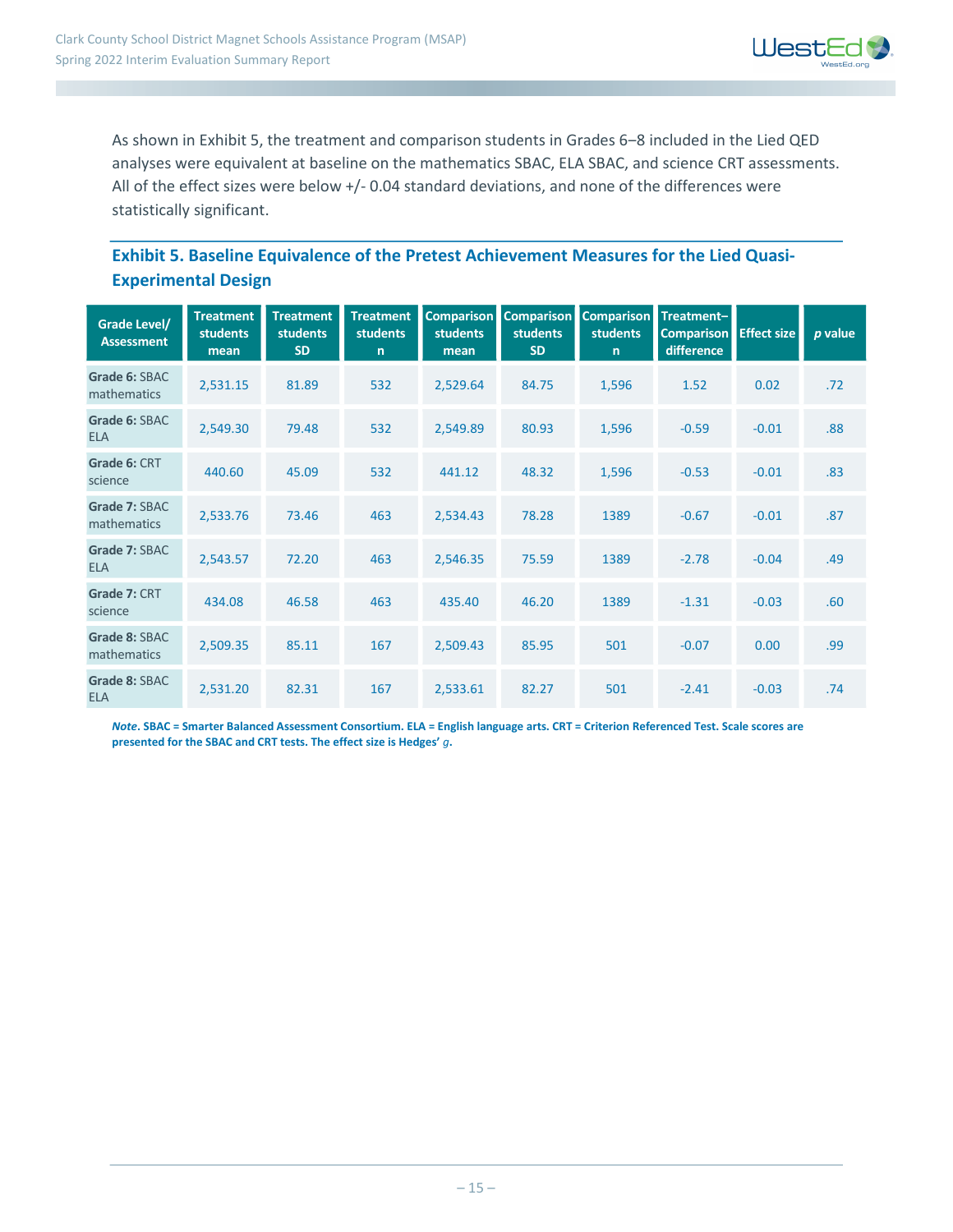

Consistent with the comparisons for the other schools, the treatment and comparison students in Grades 6‒8 included in the O'Callaghan QED analyses were equivalent at baseline on the mathematics SBAC, ELA SBAC, and science CRT assessments (see Exhibit 6). All of the effect sizes were below +/- 0.04 standard deviations, and none of the differences were statistically significant.

#### **Exhibit 6. Baseline Equivalence of the Pretest Achievement Measures for the O'Callaghan Quasi-Experimental Design**

| Grade level/<br><b>Assessment</b> | <b>Treatment</b><br><b>students</b><br>mean | <b>Treatment</b><br><b>students</b><br><b>SD</b> | <b>Treatment</b><br>students<br>$\mathsf{n}$ | <b>Comparison</b><br><b>students</b><br>mean | <b>Comparison</b><br><b>students</b><br><b>SD</b> | <b>Comparison</b><br><b>students</b><br>$\mathsf{n}$ | Treatment-<br><b>Comparison</b><br>difference | <b>Effect size</b> | p value |
|-----------------------------------|---------------------------------------------|--------------------------------------------------|----------------------------------------------|----------------------------------------------|---------------------------------------------------|------------------------------------------------------|-----------------------------------------------|--------------------|---------|
| Grade 6: SBAC<br>mathematics      | 2,503.42                                    | 80.38                                            | 479                                          | 2,504.22                                     | 83.40                                             | 1,437                                                | $-0.80$                                       | $-0.01$            | .86     |
| Grade 6: SBAC<br><b>ELA</b>       | 2,520.38                                    | 81.27                                            | 479                                          | 2,520.84                                     | 81.44                                             | 1,437                                                | $-0.46$                                       | $-0.01$            | .92     |
| Grade 6: CRT<br>science           | 425.04                                      | 44.52                                            | 479                                          | 425.83                                       | 44.14                                             | 1,437                                                | $-0.79$                                       | $-0.02$            | .74     |
| Grade 7: SBAC<br>mathematics      | 2,498.19                                    | 72.41                                            | 398                                          | 2,501.36                                     | 80.36                                             | 1,194                                                | $-3.17$                                       | $-0.04$            | .49     |
| Grade 7: SBAC<br><b>ELA</b>       | 2,509.04                                    | 77.14                                            | 398                                          | 2,511.97                                     | 79.69                                             | 1,194                                                | $-2.94$                                       | $-0.04$            | .52     |
| Grade 7: CRT<br>science           | 416.25                                      | 42.54                                            | 398                                          | 417.50                                       | 42.93                                             | 1,194                                                | $-1.25$                                       | $-0.03$            | .61     |
| Grade 8: SBAC<br>mathematics      | 2,445.29                                    | 65.56                                            | 280                                          | 2,445.33                                     | 78.92                                             | 840                                                  | $-0.03$                                       | 0.00               | .99     |
| Grade 8: SBAC<br><b>ELA</b>       | 2,472.47                                    | 67.26                                            | 280                                          | 2,470.19                                     | 74.28                                             | 840                                                  | 2.28                                          | 0.03               | .65     |

*Note***. SBAC = Smarter Balanced Assessment Consortium. ELA = English language arts. CRT = Criterion Referenced Test. Scale scores are presented for the SBAC and CRT tests. The effect size is Hedges'** *g***.**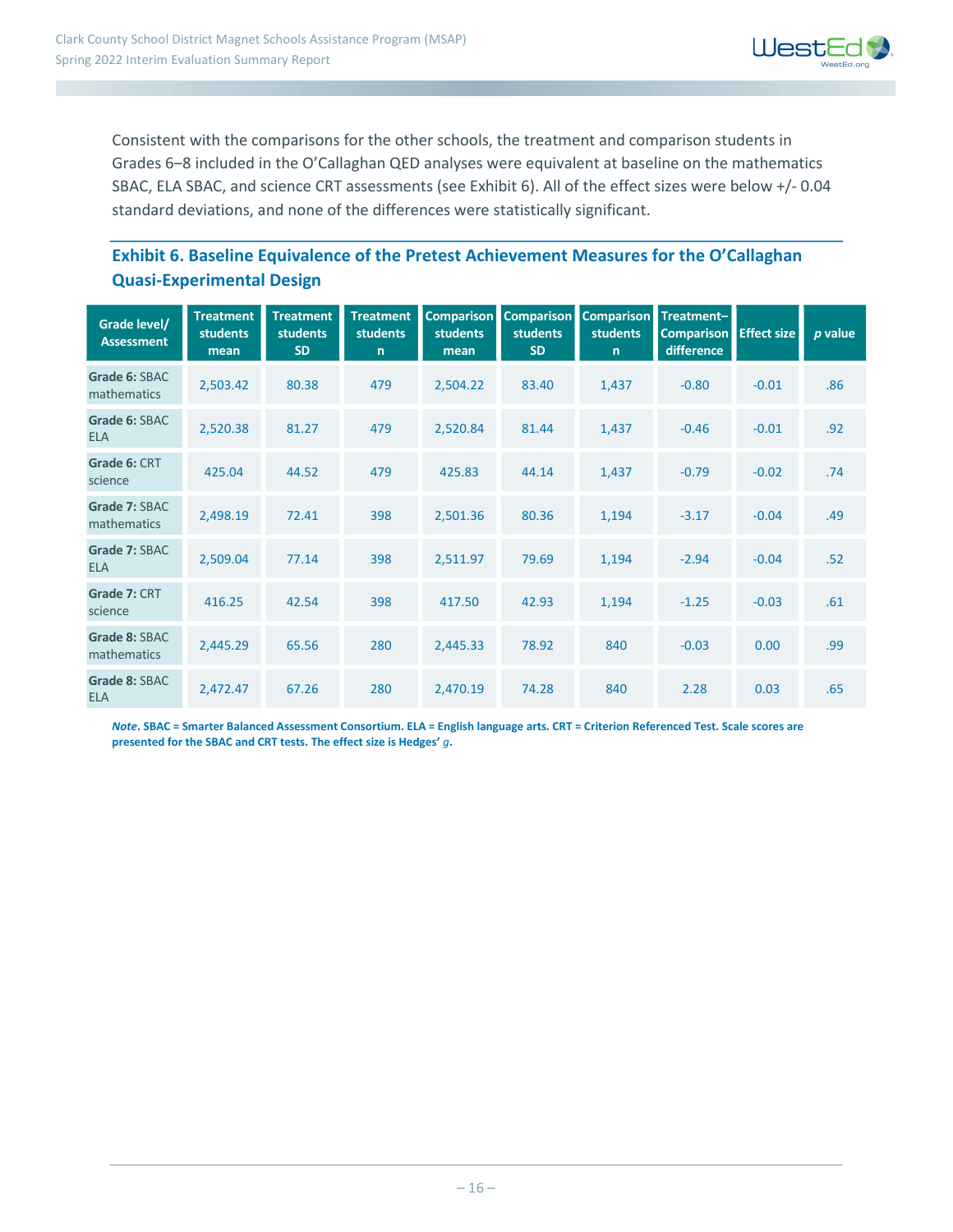

As shown in Exhibit 7, the treatment and control students included in the Lied RCT ITT analyses were equivalent at baseline on the mathematics SBAC, ELA SBAC, and science CRT assessments. All of the effect sizes were below +/- 0.11 standard deviations, and none of the differences were statistically significant. To meet WWC standards for RCTs, the impact analyses with a sample with this level of baseline equivalence (i.e., between +/- 0.05 and +/- 0.25 standard deviations) require statistical adjustment. That is, the pretest achievement measures need to be included as covariates in the regression models (U.S. Department of Education, 2020). Exhibit 7 also shows the baseline equivalence of treatment and comparison students included in the Lied RCT TOT analysis were equivalent at baseline on the mathematics SBAC, ELA SBAC, and science CRT assessments. The effect sizes for the mathematics SBAC, ELA SBAC, and science CRT assessments were below +/- 0.16 standard deviations, and none of the differences were statistically significant.

#### **Exhibit 7. Baseline Equivalence of the Pretest Achievement Measures for the Lied Randomized Controlled Trial for Students in Grade 6**

| Sample/<br><b>Measure</b>                        | <b>Treatment</b><br><b>students</b><br>mean | <b>Treatment</b><br><b>students</b><br><b>SD</b> | <b>Treatment</b><br><b>students</b><br>$\mathsf{n}$ | <b>Control</b><br><b>students</b><br>mean | <b>Control</b><br>students<br><b>SD</b> | <b>Control</b><br><b>students</b><br>$\mathsf{n}$ | Treatment-<br><b>Control</b><br>difference | <b>Effect size</b> | p value |
|--------------------------------------------------|---------------------------------------------|--------------------------------------------------|-----------------------------------------------------|-------------------------------------------|-----------------------------------------|---------------------------------------------------|--------------------------------------------|--------------------|---------|
| <b>ITT</b> sample:<br><b>SBAC</b><br>mathematics | 2,538.31                                    | 78.82                                            | 382                                                 | 2,533.05                                  | 83.31                                   | 404                                               | 5.26                                       | 0.06               | .36     |
| <b>ITT</b> sample:<br><b>SBAC ELA</b>            | 2,556.86                                    | 75.90                                            | 382                                                 | 2,548.71                                  | 84.35                                   | 404                                               | 8.15                                       | 0.10               | .16     |
| <b>ITT Sample:</b><br><b>CRT</b> science         | 443.39                                      | 42.87                                            | 382                                                 | 439.00                                    | 45.51                                   | 404                                               | 4.39                                       | 0.10               | .16     |
| <b>TOT</b> sample:<br><b>SBAC</b><br>mathematics | 2,542.09                                    | 78.82                                            | 319                                                 | 2,533.05                                  | 83.31                                   | 404                                               | 9.04                                       | 0.11               | .14     |
| <b>TOT sample:</b><br><b>SBAC ELA</b>            | 2,560.61                                    | 74.75                                            | 319                                                 | 2,548.71                                  | 84.35                                   | 404                                               | 11.91                                      | 0.15               | $.05*$  |
| <b>TOT</b> sample:<br><b>CRT</b> science         | 445.37                                      | 42.62                                            | 319                                                 | 439.00                                    | 45.51                                   | 404                                               | 6.37                                       | 0.14               | .05     |

*Note***. ITT = Intent-to-treat. TOT = Treatment-on-treated. SBAC = Smarter Balanced Assessment Consortium. ELA = English language arts. CRT = Criterion Referenced Test. Scale scores are presented for the SBAC and CRT tests. The effect size is Hedges'** *g***.** *p* **values marked with an asterisk (\*) were statistically significant.**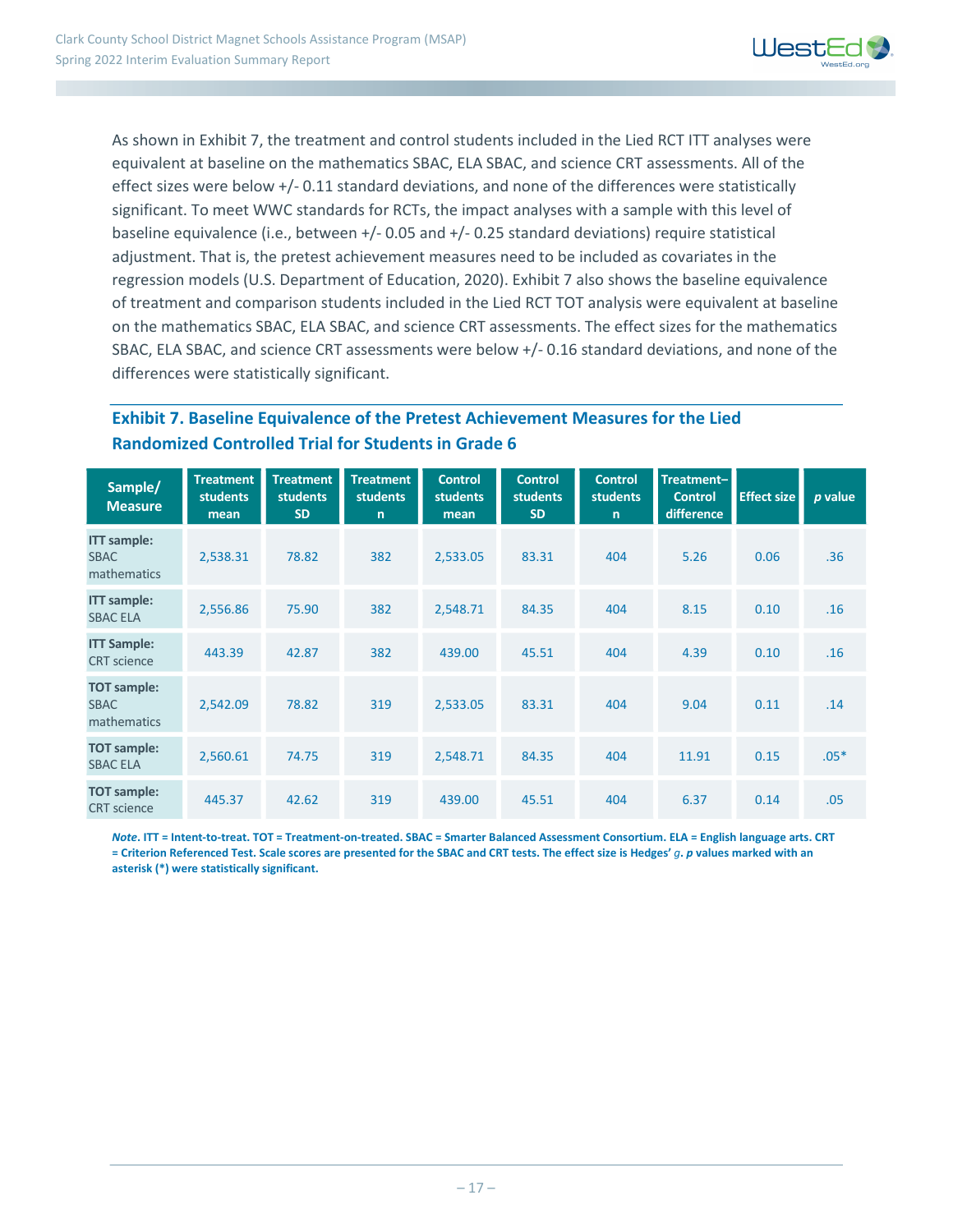

The demographic characteristics of the treatment and comparison students included in the Gehring, Lied, and O'Callaghan QED analyses are displayed in Exhibit 8. The percentages are aggregated across grades because the demographic patterns for the individual grades were consistent with the overall patterns shown in Exhibit 8. Consistent with the goal of propensity score matching, the demographic characteristics of the treatment and comparison students were very similar. For example, 51.11 percent of the treatment students at Gehring were eligible for FRL and 49.70 percent of the comparison students were eligible for FRL. Across the three samples, there was less than a 3-percentage-point difference between the treatment and comparison groups on each of the demographic characteristics. Additionally, none of the differences were statistically significant.

#### **Exhibit 8. Demographic Characteristics of the MSAP and Comparison Students Included in the Quasi-Experimental Designs**

| <b>Demographic</b><br>characteristic                 | <b>Gehring</b><br>sample<br>treatment<br>students % | <b>Gehring</b><br>sample<br>comparison<br>students % | <b>Gehring</b><br>sample<br>p value | <b>Lied</b><br>sample<br>treatment<br>students % | <b>Lied</b><br>sample<br>comparison<br>students % | <b>Lied</b><br>sample<br>$p$ value | O'Callaghan<br>sample<br>treatment<br>students % | O'Callaghan<br>sample<br>comparison<br>students % | O'Callaghan<br>sample<br>p value |
|------------------------------------------------------|-----------------------------------------------------|------------------------------------------------------|-------------------------------------|--------------------------------------------------|---------------------------------------------------|------------------------------------|--------------------------------------------------|---------------------------------------------------|----------------------------------|
| Free/Reduced-<br>price lunch                         | 51.11                                               | 49.70                                                | .59                                 | 41.22                                            | 41.80                                             | .73                                | 77.61                                            | 77.07                                             | .70                              |
| Race/Ethnicity:<br>African Ameri-<br>can/Black       | 12.78                                               | 12.85                                                | .97                                 | 12.22                                            | 12.02                                             | .86                                | 6.14                                             | 6.83                                              | .41                              |
| Race/Ethnicity:<br>Asian                             | 14.40                                               | 13.05                                                | .45                                 | 6.11                                             | 6.43                                              | .70                                | 2.85                                             | 2.71                                              | .80                              |
| Race/Ethnicity:<br>Hispanic/Latino                   | 32.25                                               | 30.63                                                | .50                                 | 32.96                                            | 32.42                                             | .73                                | 75.97                                            | 75.54                                             | .77                              |
| Race/Ethnicity:<br>White                             | 26.98                                               | 29.42                                                | .30                                 | 34.85                                            | 34.83                                             | .99                                | 10.63                                            | 10.29                                             | .74                              |
| Race/Ethnicity:<br>Other                             | 13.59                                               | 14.06                                                | .79                                 | 13.86                                            | 14.31                                             | .70                                | 4.41                                             | 4.64                                              | .75                              |
| Female                                               | 51.11                                               | 50.98                                                | .96                                 | 52.32                                            | 51.46                                             | .61                                | 54.28                                            | 54.51                                             | .89                              |
| <b>Limited English</b><br><b>Proficient</b>          | 7.91                                                | 7.17                                                 | .58                                 | 2.15                                             | 1.64                                              | .25                                | 14.26                                            | 12.71                                             | .18                              |
| <b>Individualized</b><br><b>Education</b><br>Program | 6.09                                                | 5.48                                                 | .61                                 | 6.45                                             | 5.94                                              | .52                                | 6.05                                             | 6.02                                              | .97                              |

*Note***. The Gehring sample included n = 493 treatment students and n = 1,479 comparison students across Grades 1‒5. The Lied sample included n = 1,162 treatment students and n = 3,486 comparison students across Grades 6‒8. The O'Callaghan sample included n = 1,157 treatment students and n = 3,471 comparison students across Grades 6‒8. Other included Multiracial, Native American, and Native Hawaiian or Other Pacific Islander.**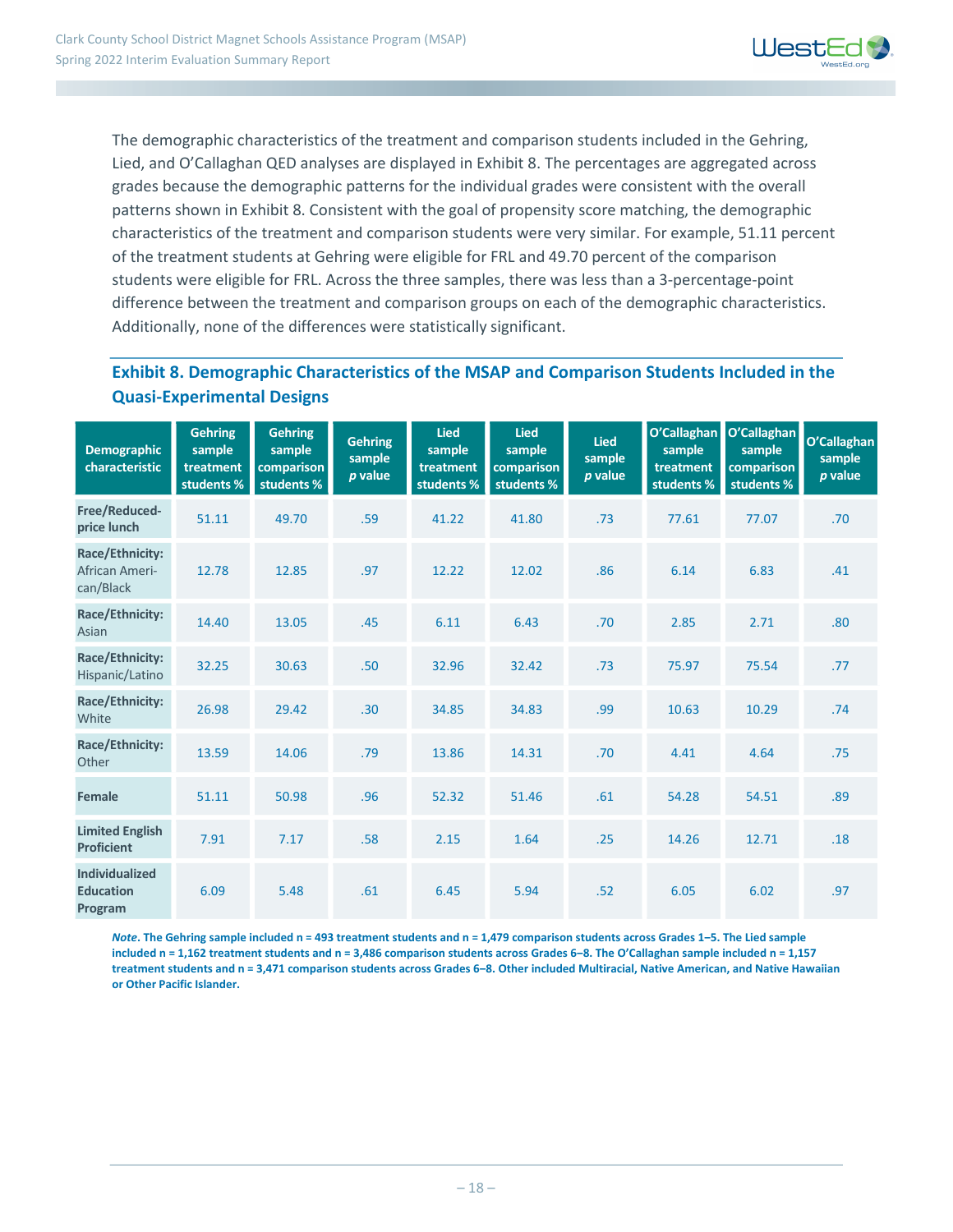

The demographic characteristics of the treatment and control students included in the Lied RCT analyses are shown in Exhibit 9. In both samples, there was less than a 4-percentage-point difference between the treatment and control groups on each of the demographic characteristics with the exception of students eligible for FRL. For both the ITT and TOT samples, the percentage of students eligible for FRL was greater in the control group (i.e., the students who did not win the lottery) than in the treatment group, and these differences were statistically significant. It should be noted that these percentages are based on the analytic samples that had complete data and do not indicate that students eligible for FRL were less likely to win the lottery.

#### **Exhibit 9. Demographic Characteristics of the MSAP and Control Students Included in the Lied Randomized Controlled Trial for Students in Grade 6**

| <b>Demographic characteristic</b>          | <b>Lied ITT</b><br>sample<br>treatment<br>students % | <b>Lied ITT</b><br>sample<br>control<br>students % | <b>Lied ITT</b><br>sample<br>$p$ value | <b>Lied TOT</b><br>sample<br>treatment<br>students % | <b>Lied TOT</b><br>sample<br>control<br>students % | <b>Lied TOT</b><br>sample<br>p value |
|--------------------------------------------|------------------------------------------------------|----------------------------------------------------|----------------------------------------|------------------------------------------------------|----------------------------------------------------|--------------------------------------|
| Free/Reduced-price lunch                   | 41.10                                                | 51.98                                              | $-.01*$                                | 37.30                                                | 51.98                                              | $< .001*$                            |
| Race/Ethnicity: African American/Black     | 13.09                                                | 13.12                                              | .99                                    | 11.91                                                | 13.12                                              | .63                                  |
| Race/Ethnicity: Asian                      | 4.71                                                 | 3.96                                               | .60                                    | 4.70                                                 | 3.96                                               | .63                                  |
| Race/Ethnicity: Hispanic/Latino            | 30.89                                                | 33.17                                              | .49                                    | 29.78                                                | 33.17                                              | .33                                  |
| Race/Ethnicity: White                      | 39.01                                                | 36.88                                              | .54                                    | 40.44                                                | 36.88                                              | .33                                  |
| Race/Ethnicity: Other                      | 12.30                                                | 12.88                                              | .81                                    | 13.17                                                | 12.88                                              | .91                                  |
| Female                                     | 43.19                                                | 46.29                                              | .38                                    | 43.89                                                | 46.29                                              | .52                                  |
| <b>Limited English Proficient</b>          | 1.83                                                 | 1.49                                               | .70                                    | 1.57                                                 | 1.49                                               | .93                                  |
| <b>Individualized Education</b><br>Program | 7.07                                                 | 4.70                                               | .16                                    | 5.64                                                 | 4.70                                               | .57                                  |

*Note***. ITT = Intent-to-treat. TOT = Treatment-on-treated. The Lied ITT sample included n = 382 treatment students and n = 404 control students in Grade 6. The Lied ITT sample included n = 319 treatment students and n = 404 control students in Grade 6. Other included Multiracial, Native American, and Native Hawaiian or Other Pacific Islander.** *p* **values marked with an asterisk (\*) were statistically significant.**

#### **Impact Analysis**

WestEd conducted the impact analyses for the QEDs and RCT using ordinary least squares regression. The regression analyses were conducted separately by school and grade (for the QED). All of the variables used in the propensity score matching (e.g., mathematics and ELA SBAC scores and the demographic characteristics) to select the comparison groups were entered into the regression models as covariates (Rubin & Thomas, 2000). Utilizing these variables again as covariates in the regression models provided an added level of statistical control for the QEDs and was required to meet WWC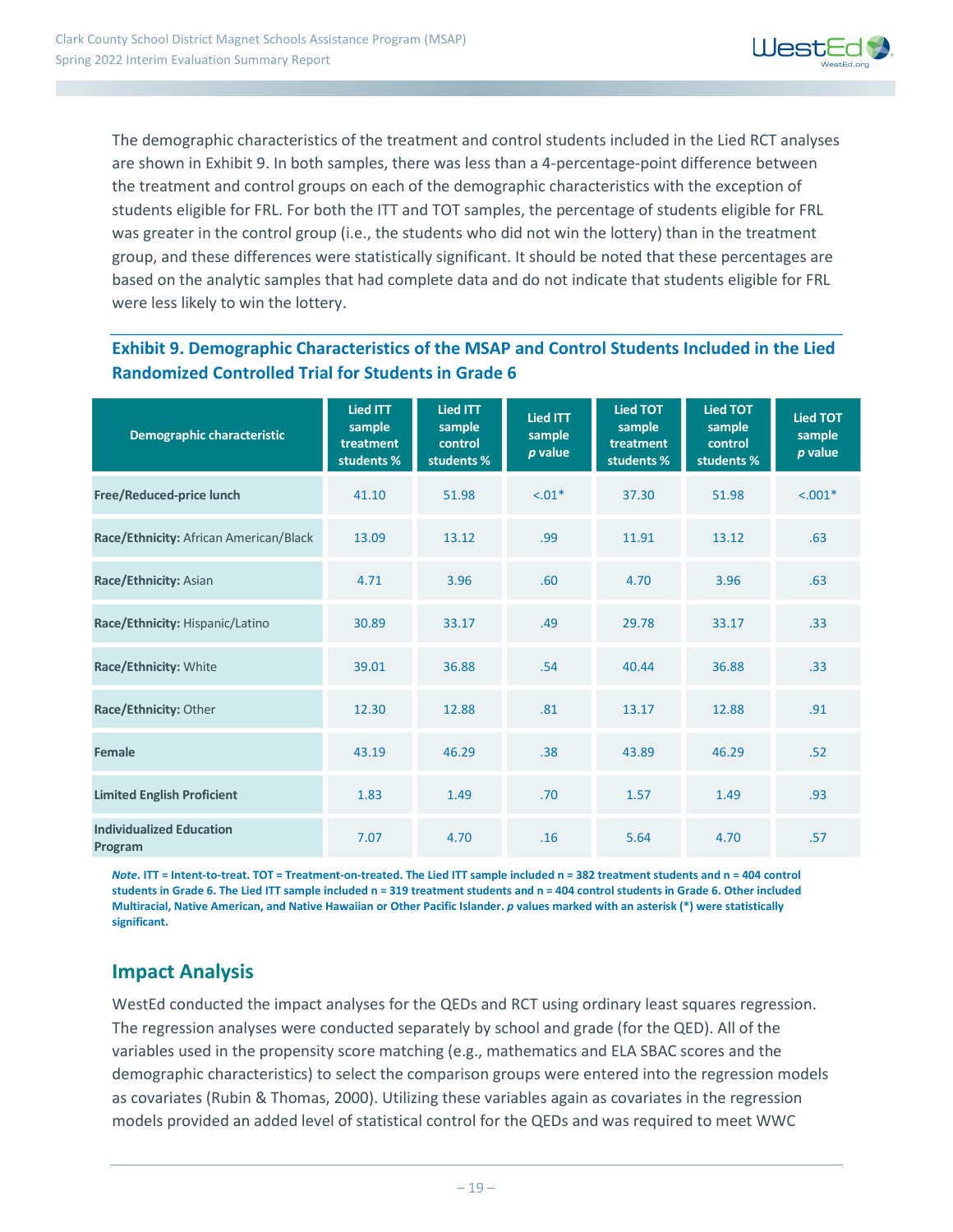

standards for the RCT given the level of baseline equivalence on the pretest measures of achievement (U.S. Department of Education, 2020). A dummy-coded variable included in the models contrasting magnet and nonmagnet students provided the estimates of program impacts. The equation below illustrates the basic approach to estimating program effects:

#### $A$ chievement<sub>i</sub> =  $\beta$ 0 +  $\beta$ 1 T<sub>i</sub> +  $\beta$ 2 PriorMathAch<sub>i</sub> +  $\beta$ 3 PriorReadAch<sub>i</sub> +  $\beta$ 4 FRL<sub>i</sub> +  $\beta$ 5 Asian<sub>i</sub> +  $\beta$ 6 Black<sub>i</sub>  $+ \beta$ 7 White<sub>i</sub> +  $\beta$ 8 Other<sub>i</sub> +  $\beta$ 9 Gender<sub>i</sub> +  $\beta$ 10 LEP<sub>i</sub> +  $\beta$ 11 IEP<sub>i</sub> + e

Where: Achievement<sub>i</sub> represents the performance on the mathematics, reading, and science MAP assessment for student *i*; for the analysis of the STEM credit data, the number of credits was used in place of Achievement<sub>i</sub>;  $T_i$  is a treatment indicator that equals one for students in the treatment group and zero otherwise; PriorMathAch<sub>i</sub> is the prior mathematics achievement measure (i.e., the test score from the year prior to entering the magnet); PriorReadAch<sub>i</sub> is the prior reading or ELA achievement measure (i.e., the test score from the year prior to entering the magnet); prior science achievement was also included as a covariate for Grades 6 and 7.  $FRL<sub>i</sub>$  is a dichotomous indicator for student eligibility for FRL; Asian<sub>i</sub>, Black<sub>i</sub>, White<sub>i</sub>, and Other<sub>i</sub> are each a dichotomous indicator for ethnicity and race; Gender<sub>i</sub> is a dichotomous indicator for whether a student is male or female;  $LEP_i$  is a dichotomous indicator for LEP and non-LEP students; and  $\textit{IEP}_i$  is a dichotomous indicator for whether a student has an IEP. In this equation,  $\beta$ 1 represents the impact of attending one of the MSAP-funded magnet schools on student achievement. WestEd used the Benjamini-Hochberg correction for multiple comparisons (Benjamini & Hochberg, 1995) when examining the statistical significance of the various grade-level impact analyses for a single outcome domain (e.g., the five grade-level analyses that examined the impact of Gehring on students' performance on the mathematics assessments).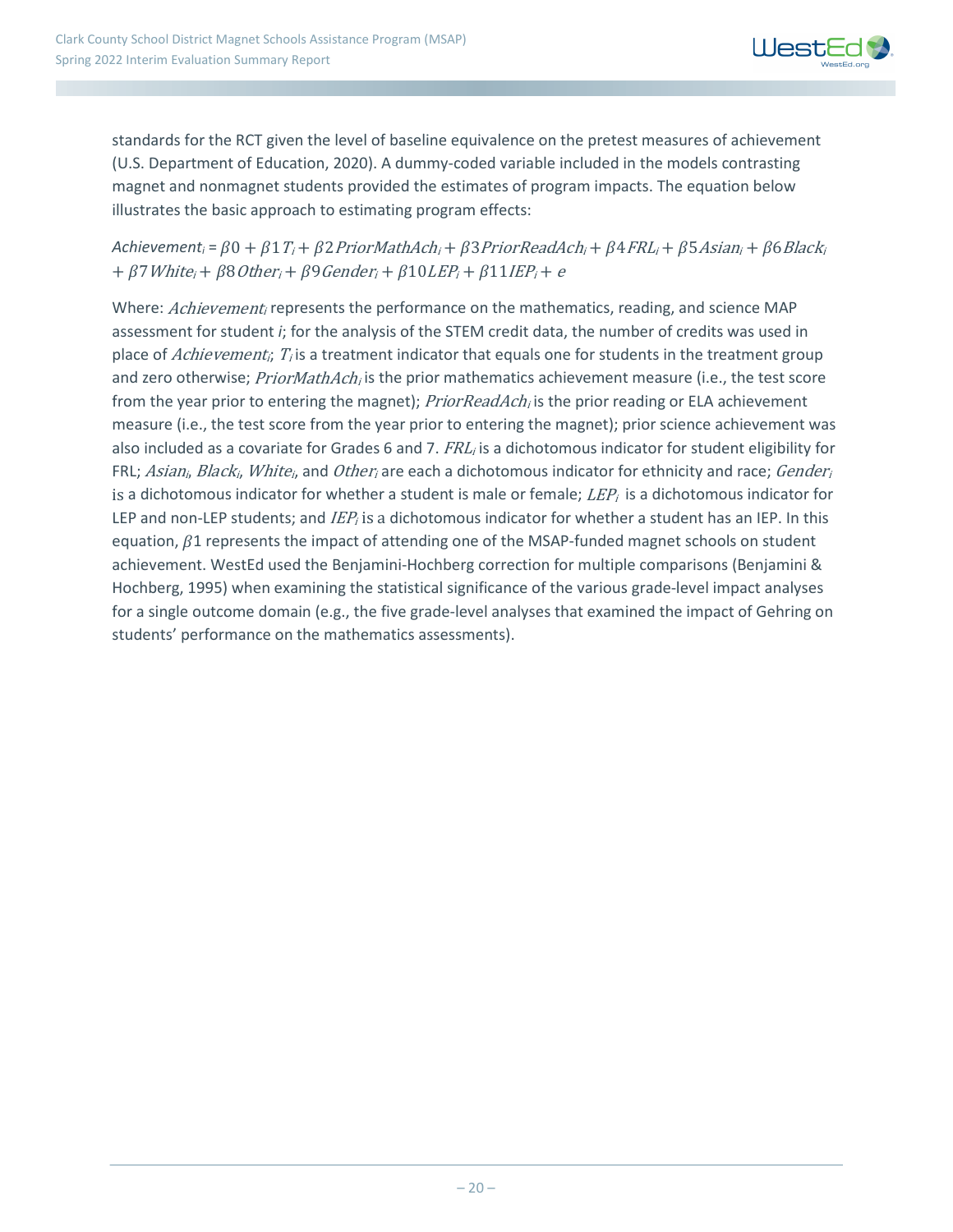

## Data Results

## **Gehring Quasi-Experimental Design**

The individual grade-level results for the mathematics, reading, and science MAP assessments are presented in Exhibit 10 based on the Gehring QED. There were three statistically significant positive impact estimates for mathematics, with effect sizes ranging from 0.24 to 0.34. There were also four statistically significant positive impact estimates for reading, with effect sizes ranging from 0.24 to 0.39. For the mathematics and reading outcomes that differed to a statistically significant extent, the Gehring students scored 5 to 11 percentile points higher than the comparison students. None of the impact estimates for science were statistically significant.

| Grade level/<br>assessment  | <b>Treatment</b><br><b>students</b><br>mean | <b>Treatment</b><br><b>students</b><br><b>SD</b> | <b>Treatment</b><br><b>students</b><br>n | <b>Comparison</b><br>students<br>mean | <b>Comparison</b><br><b>students</b><br><b>SD</b> | <b>Comparison</b><br><b>students</b><br>$\mathsf{n}$ | Treatment-<br><b>Comparison</b><br>difference | <b>Effect size</b> | <i>p</i> value |
|-----------------------------|---------------------------------------------|--------------------------------------------------|------------------------------------------|---------------------------------------|---------------------------------------------------|------------------------------------------------------|-----------------------------------------------|--------------------|----------------|
| <b>Grade 1: Mathematics</b> | 67.23                                       | 22.86                                            | 108                                      | 60.58                                 | 28.70                                             | 324                                                  | 6.66                                          | 0.24               | $.001*$        |
| <b>Grade 2: Mathematics</b> | 60.77                                       | 20.07                                            | 102                                      | 53.22                                 | 26.18                                             | 306                                                  | 7.55                                          | 0.30               | $< .001*$      |
| <b>Grade 3: Mathematics</b> | 59.54                                       | 23.07                                            | 91                                       | 61.31                                 | 24.86                                             | 273                                                  | $-1.77$                                       | $-0.07$            | .38            |
| <b>Grade 4: Mathematics</b> | 51.63                                       | 21.48                                            | 100                                      | 52.15                                 | 24.84                                             | 300                                                  | $-0.53$                                       | $-0.02$            | .77            |
| <b>Grade 5: Mathematics</b> | 66.46                                       | 21.78                                            | 92                                       | 58.12                                 | 24.98                                             | 276                                                  | 8.33                                          | 0.34               | $< .001*$      |
| <b>Grade 1: Reading</b>     | 71.81                                       | 23.51                                            | 108                                      | 60.69                                 | 29.60                                             | 324                                                  | 11.12                                         | 0.39               | $< .001*$      |
| Grade 2: Reading            | 70.13                                       | 21.00                                            | 102                                      | 59.88                                 | 30.58                                             | 306                                                  | 10.25                                         | 0.36               | $< .001*$      |
| Grade 3: Reading            | 66.29                                       | 26.50                                            | 91                                       | 65.52                                 | 25.33                                             | 273                                                  | 0.77                                          | 0.03               | .73            |
| Grade 4: Reading            | 64.98                                       | 22.64                                            | 100                                      | 58.87                                 | 25.70                                             | 300                                                  | 6.11                                          | 0.24               | $.002*$        |
| <b>Grade 5: Reading</b>     | 69.58                                       | 18.46                                            | 92                                       | 64.38                                 | 23.13                                             | 276                                                  | 5.20                                          | 0.24               | $.01*$         |
| <b>Grade 1: Science</b>     | 68.90                                       | 23.82                                            | 91                                       | 70.13                                 | 24.77                                             | 273                                                  | $-1.23$                                       | $-0.05$            | .58            |
| Grade 2: Science            | 63.36                                       | 25.40                                            | 100                                      | 62.02                                 | 25.95                                             | 300                                                  | 1.35                                          | 0.05               | .52            |
| Grade 3: Science            | 70.66                                       | 24.06                                            | 92                                       | 68.03                                 | 25.31                                             | 276                                                  | 2.64                                          | 0.11               | .23            |

#### **Exhibit 10. Impact Estimates From the Gehring Quasi-Experimental Design**

*Note***. Percentiles are presented for the Measures of Academic Progress (MAP) mathematics, reading, and science assessments. The effect size is Hedges'** *g***. The means for the treatment group were calculated by adding the means for the comparison group (i.e., the unadjusted means) and the differences (i.e., the treatment–comparison contrasts from the regression models).** *p* **values marked with an asterisk (\*) were statistically significant after applying the Benjamini-Hochberg correction.**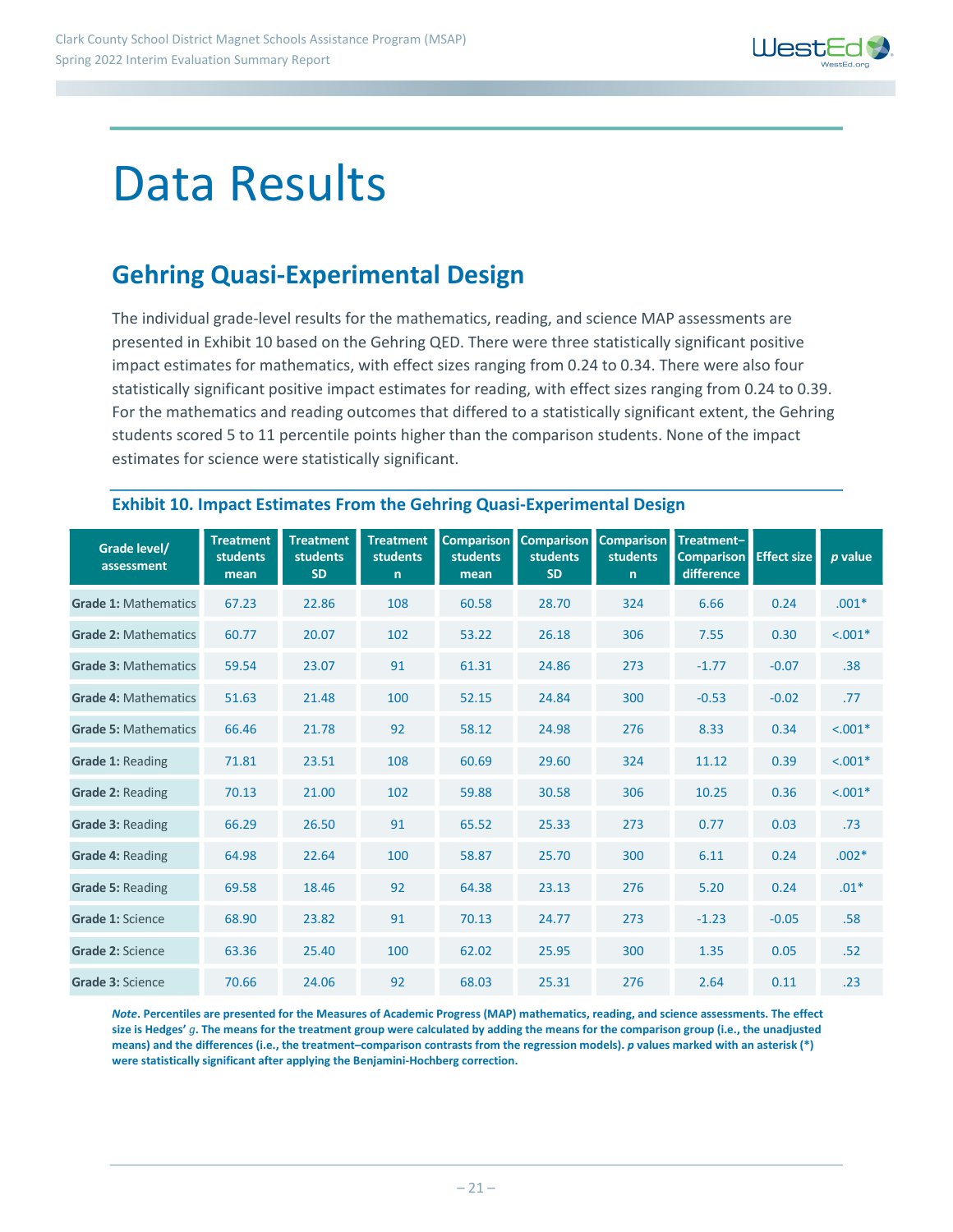

### **Lied Quasi-Experimental Design**

The individual grade-level results for the mathematics, reading, and science MAP assessments are presented in Exhibit 11 based on the Lied QED. There were three statistically significant positive impact estimates for mathematics, with effect sizes ranging from 0.09 to 0.34. These impact estimates showed that Lied students scored approximately 3 to 9 percentile points higher than the comparison students. There was one statistically significant negative impact estimate for reading and no statistically significant impact estimates for science. Additionally, the treatment students in Grade 6 at Lied attempted and completed just over one third more STEM credits than the comparison students, and the treatment students in Grades 7 and 8 attempted and completed approximately one more STEM credit than the comparison students, all of which were statistically significant differences.

#### **Exhibit 11. Impact Estimates From the Lied Quasi-Experimental Design**

| <b>Outcome/Grade level</b>             | <b>Treatment</b><br>students<br>mean | <b>Treatment</b><br>students<br><b>SD</b> | <b>Treatment</b><br><b>students</b><br>$\mathsf{n}$ | <b>Comparison</b><br>students<br>mean | <b>Comparison</b><br>students<br><b>SD</b> | <b>Comparison</b><br><b>students</b><br>n | Treatment-<br><b>Comparison</b><br>difference | <b>Effect size</b> | p value    |
|----------------------------------------|--------------------------------------|-------------------------------------------|-----------------------------------------------------|---------------------------------------|--------------------------------------------|-------------------------------------------|-----------------------------------------------|--------------------|------------|
| <b>Grade 6: Mathematics</b>            | 53.46                                | 27.35                                     | 532                                                 | 49.33                                 | 26.63                                      | 1,596                                     | 4.12                                          | 0.15               | $< .001*$  |
| <b>Grade 7: Mathematics</b>            | 55.76                                | 27.86                                     | 463                                                 | 53.26                                 | 27.05                                      | 1,389                                     | 2.50                                          | 0.09               | $.002*$    |
| <b>Grade 8: Mathematics</b>            | 53.45                                | 28.15                                     | 167                                                 | 44.48                                 | 26.25                                      | 501                                       | 8.97                                          | 0.34               | $< .001*$  |
| Grade 6: Reading                       | 57.80                                | 25.65                                     | 532                                                 | 58.25                                 | 26.67                                      | 1,596                                     | $-0.45$                                       | $-0.02$            | .56        |
| Grade 7: Reading                       | 55.29                                | 27.64                                     | 463                                                 | 59.74                                 | 26.09                                      | 1,389                                     | $-4.45$                                       | $-0.17$            | $< .001*$  |
| <b>Grade 8: Reading</b>                | 56.17                                | 26.52                                     | 167                                                 | 53.86                                 | 26.45                                      | 501                                       | 2.31                                          | 0.09               | .13        |
| Grade 6: Science                       | 59.99                                | 27.80                                     | 532                                                 | 61.38                                 | 27.75                                      | 1,596                                     | $-1.38$                                       | $-0.05$            | .09        |
| Grade 7: Science                       | 62.71                                | 28.29                                     | 463                                                 | 61.51                                 | 28.27                                      | 1,389                                     | 1.20                                          | 0.04               | .21        |
| Grade 8: Science                       | 54.49                                | 30.10                                     | 167                                                 | 53.90                                 | 29.71                                      | 501                                       | 0.60                                          | 0.02               | .73        |
| Grade 6: STEM credits<br>attempted     | 3.01                                 | 0.07                                      | 531                                                 | 2.66                                  | 0.37                                       | 531                                       | 0.35                                          | 1.32               | $< .001*$  |
| Grade 7: STEM credits<br>attempted     | 3.10                                 | 0.30                                      | 503                                                 | 2.12                                  | 0.33                                       | 503                                       | 0.99                                          | 3.13               | $< 0.001*$ |
| Grade 8: STEM credits<br>attempted     | 3.21                                 | 0.41                                      | 206                                                 | 2.16                                  | 0.37                                       | 206                                       | 1.05                                          | 2.70               | $< .001*$  |
| Grade 6: STEM credits<br>earned        | 2.90                                 | 0.34                                      | 531                                                 | 2.53                                  | 0.49                                       | 531                                       | 0.37                                          | 0.88               | $< .001*$  |
| Grade 7: STEM credits<br>earned        | 3.00                                 | 0.40                                      | 503                                                 | 1.97                                  | 0.48                                       | 503                                       | 1.03                                          | 2.35               | $< .001*$  |
| <b>Grade 8: STEM credits</b><br>earned | 3.11                                 | 0.48                                      | 206                                                 | 2.00                                  | 0.52                                       | 206                                       | 1.11                                          | 2.22               | $< .001*$  |

*Note***. STEM = Science, Technology, Engineering, and Mathematics. Percentiles are presented for the Measures of Academic Progress (MAP) mathematics, reading, and science assessments. The effect size is Hedges'** *g***. The means for the treatment group were calculated by adding the means for the comparison group (i.e., the unadjusted means) and the differences (i.e., the treatment–comparison contrasts from the regression models).** *p* **values marked with an asterisk (\*) were statistically significant after applying the Benjamini-Hochberg correction.**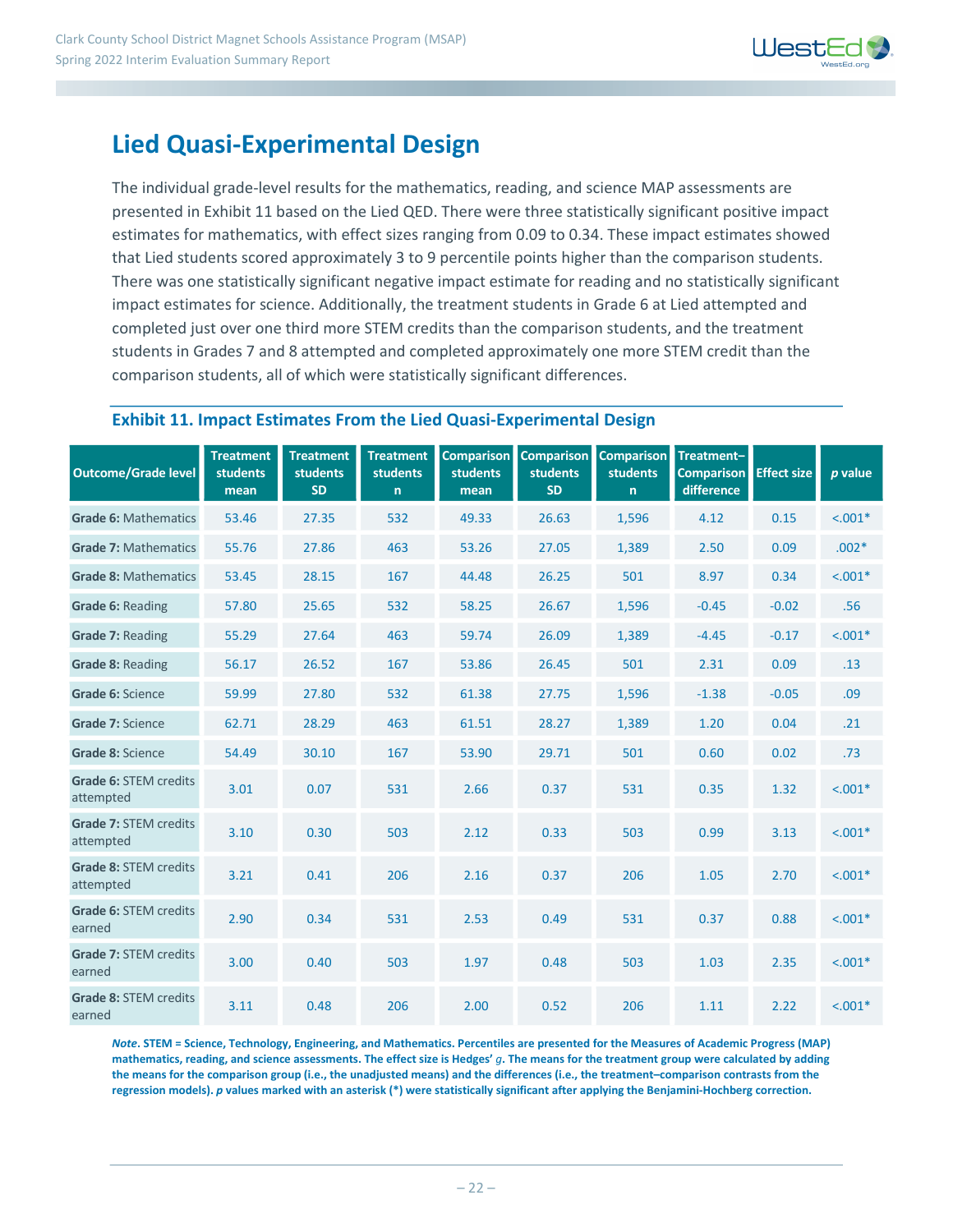

### **Lied Randomized Controlled Trial**

The results for the mathematics, reading, and science MAP assessments are presented in Exhibit 12 based on the Lied RCT ITT analysis for students in Grade 6. Consistent with the QED results for Grade 6, there was a significant positive impact estimate for mathematics with an effect size of 0.16 and no statistically significant impact estimates for reading and science. The mathematics impact estimate indicated that the students who won the lottery scored 4 percentile points higher than the control students who did not win the lottery. Additionally, the treatment students completed and attempted approximately one third more STEM credits compared to students who did not win the lottery to attend Lied, which were statistically significant differences. The results were similar for the TOT analyses and showed statistically significant impacts in mathematics and STEM credits (see Exhibit 12). For mathematics and STEM credits, the TOT impact estimates were slightly larger than the ITT impact estimates (e.g., 5.00 percentile points vs. 4.07 percentile points for mathematics). Under the assumption that attending Lied had a positive impact on the outcomes, the pattern is logical given that the students who won the lottery but did not attend Lied were excluded from the treatment group in the TOT analyses.

#### **Exhibit 12. Impact Estimates From the Lied Randomized Controlled Trial for Students in Grade 6**

| <b>Outcome/Grade Level</b>                       | <b>Treatment</b><br><b>students</b><br>mean | <b>Treatment</b><br><b>students</b><br><b>SD</b> | <b>Treatment</b><br><b>students</b><br>$\mathsf{n}$ | <b>Control</b><br><b>students</b><br>mean | <b>Control</b><br><b>students</b><br><b>SD</b> | <b>Control</b><br><b>students</b><br>n | Treatment-<br><b>Control</b><br>difference | <b>Effect size</b> | p value   |
|--------------------------------------------------|---------------------------------------------|--------------------------------------------------|-----------------------------------------------------|-------------------------------------------|------------------------------------------------|----------------------------------------|--------------------------------------------|--------------------|-----------|
| <b>ITT</b> sample:<br><b>Mathematics</b>         | 54.51                                       | 26.47                                            | 382                                                 | 50.44                                     | 25.85                                          | 404                                    | 4.07                                       | 0.16               | $< .001*$ |
| <b>ITT</b> sample:<br>Reading                    | 58.47                                       | 24.82                                            | 382                                                 | 58.52                                     | 26.18                                          | 404                                    | $-0.06$                                    | 0.00               | .96       |
| <b>ITT</b> sample:<br>Science                    | 60.74                                       | 26.11                                            | 382                                                 | 60.86                                     | 27.67                                          | 404                                    | $-0.12$                                    | 0.00               | .92       |
| <b>ITT sample: STEM</b><br>credits attempted     | 2.95                                        | 0.21                                             | 382                                                 | 2.62                                      | 0.33                                           | 404                                    | 0.33                                       | 1.20               | $< .001*$ |
| <b>ITT</b> sample:<br><b>STEM credits earned</b> | 2.86                                        | 0.33                                             | 382                                                 | 2.52                                      | 0.45                                           | 404                                    | 0.34                                       | 0.85               | $< .001*$ |
| <b>TOT</b> sample:<br><b>Mathematics</b>         | 55.44                                       | 26.23                                            | 319                                                 | 50.44                                     | 25.85                                          | 404                                    | 5.00                                       | 0.19               | $< .001*$ |
| <b>TOT sample:</b><br>Reading                    | 58.03                                       | 25.07                                            | 319                                                 | 58.52                                     | 26.18                                          | 404                                    | $-0.50$                                    | $-0.02$            | .67       |
| <b>TOT sample:</b><br>Science                    | 60.24                                       | 25.92                                            | 319                                                 | 60.86                                     | 27.67                                          | 404                                    | $-0.62$                                    | $-0.02$            | .60       |
| <b>TOT sample: STEM</b><br>credits attempted     | 3.01                                        | 0.03                                             | 319                                                 | 2.62                                      | 0.33                                           | 404                                    | 0.39                                       | 1.59               | $< .001*$ |
| <b>TOT sample:</b><br><b>STEM credits earned</b> | 2.93                                        | 0.23                                             | 319                                                 | 2.52                                      | 0.45                                           | 404                                    | 0.41                                       | 1.09               | $< 0.01*$ |

*Note***. ITT = Intent-to-treat. TOT = Treatment-on-treated. STEM = Science, Technology, Engineering, and Mathematics. Percentiles are presented for the Measures of Academic Progress (MAP) mathematics, reading, and science assessments. The effect size is Hedges'** *g***. The**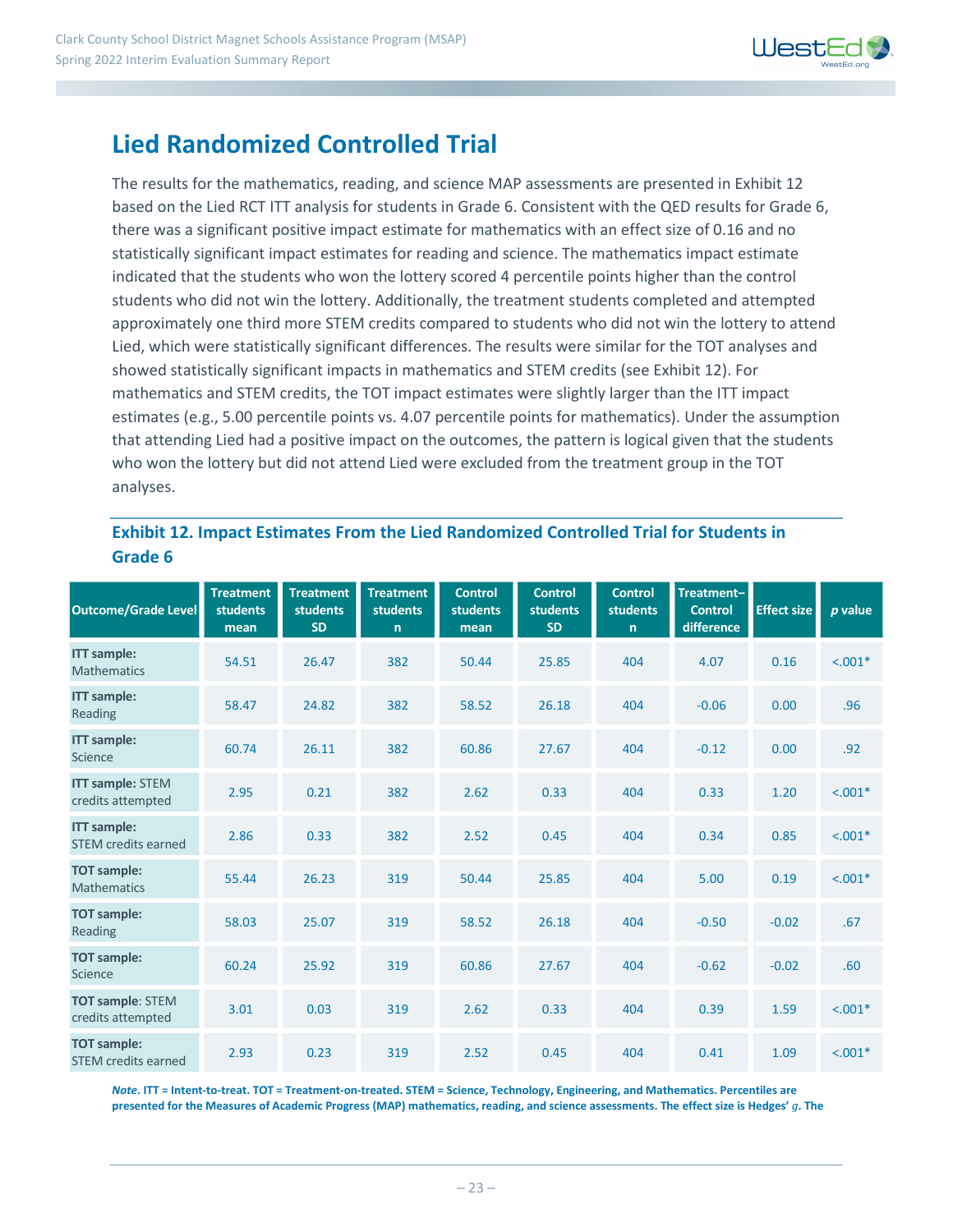

**means for the treatment group were calculated by adding the means for the control group (i.e., the unadjusted means) and the differences (i.e., the treatment–control contrasts from the regression models).** *p* **values marked with an asterisk (\*) were statistically significant.** 

## **O'Callaghan Quasi-Experimental Design**

The individual grade-level results for the mathematics, reading, and science MAP assessments are presented in Exhibit 13 based on the O'Callaghan QED. There were three statistically significant positive impact estimates for the mathematics assessment, with effect sizes ranging from 0.18 to 0.44. These differences were equivalent to impact estimates favoring the treatment group by 5 to 12 percentile points. Additionally, there were two statistically significant positive impact estimates for the reading assessment, with effect sizes of 0.08 and 0.13. The reading impact estimates were smaller than the mathematics impact estimates and were equivalent to advantages of 2 to 3 percentile points for the treatment group. For the science assessment, there was one statistically significant positive impact estimate (i.e., an effect size of 0.09 for Grade 7) and one statistically significant negative impact estimate (i.e., an effect size of -0.14 for Grade 6). Additionally, the treatment students in Grades 7 and 8 at O'Callaghan attempted and completed over one more STEM credit than the matched comparison students, which were statistically significant differences. Treatment students in Grade 6 also statistically significantly attempted and completed more STEM credits than the matched comparison students, though the impact estimates were smaller than in Grades 7 and 8.

| <b>Outcome/Grade level</b>                | <b>Treatment</b><br>students<br>mean | <b>Treatment</b><br><b>students</b><br><b>SD</b> | <b>Treatment</b><br><b>students</b><br>$\mathsf{n}$ | <b>Comparison</b><br><b>students</b><br>mean | <b>Comparison</b><br><b>students</b><br><b>SD</b> | <b>Comparison</b><br><b>students</b><br>n | Treatment-<br><b>Comparison</b><br>difference | <b>Effect size</b> | p value   |
|-------------------------------------------|--------------------------------------|--------------------------------------------------|-----------------------------------------------------|----------------------------------------------|---------------------------------------------------|-------------------------------------------|-----------------------------------------------|--------------------|-----------|
| <b>Grade 6: Mathematics</b>               | 45.77                                | 25.38                                            | 479                                                 | 41.02                                        | 25.82                                             | 1,437                                     | 4.75                                          | 0.18               | $< .001*$ |
| <b>Grade 7: Mathematics</b>               | 53.62                                | 28.30                                            | 398                                                 | 41.84                                        | 26.57                                             | 1,194                                     | 11.79                                         | 0.44               | $< .001*$ |
| <b>Grade 8: Mathematics</b>               | 31.83                                | 19.93                                            | 280                                                 | 26.77                                        | 20.18                                             | 840                                       | 5.06                                          | 0.25               | $< .001*$ |
| Grade 6: Reading                          | 50.21                                | 26.63                                            | 479                                                 | 49.75                                        | 27.49                                             | 1,437                                     | 0.45                                          | 0.02               | .59       |
| Grade 7: Reading                          | 50.17                                | 26.34                                            | 398                                                 | 47.92                                        | 27.69                                             | 1,194                                     | 2.26                                          | 0.08               | $.03*$    |
| <b>Grade 8: Reading</b>                   | 39.21                                | 23.20                                            | 280                                                 | 35.92                                        | 25.32                                             | 840                                       | 3.29                                          | 0.13               | $.005*$   |
| Grade 6: Science                          | 47.72                                | 27.90                                            | 479                                                 | 51.81                                        | 28.85                                             | 1,437                                     | $-4.09$                                       | $-0.14$            | $< .001*$ |
| Grade 7: Science                          | 52.85                                | 27.86                                            | 398                                                 | 50.12                                        | 29.43                                             | 1,194                                     | 2.73                                          | 0.09               | $.01*$    |
| Grade 8: Science                          | 34.23                                | 23.72                                            | 280                                                 | 34.37                                        | 26.02                                             | 840                                       | $-0.14$                                       | $-0.01$            | .91       |
| Grade 6: STEM credits<br>attempted        | 3.04                                 | 0.45                                             | 470                                                 | 2.72                                         | 0.43                                              | 470                                       | 0.32                                          | 0.73               | $< .001*$ |
| <b>Grade 7: STEM credits</b><br>attempted | 3.20                                 | 0.40                                             | 435                                                 | 2.15                                         | 0.39                                              | 435                                       | 1.04                                          | 2.64               | $< .001*$ |
| <b>Grade 8: STEM credits</b><br>attempted | 3.23                                 | 0.43                                             | 364                                                 | 2.19                                         | 0.41                                              | 364                                       | 1.03                                          | 2.46               | $< .001*$ |
| Grade 6: STEM credits<br>earned           | 2.99                                 | 0.51                                             | 470                                                 | 2.47                                         | 0.64                                              | 470                                       | 0.52                                          | 0.89               | $< .001*$ |

#### **Exhibit 13. Impact Estimates From the O'Callaghan Quasi-Experimental Design**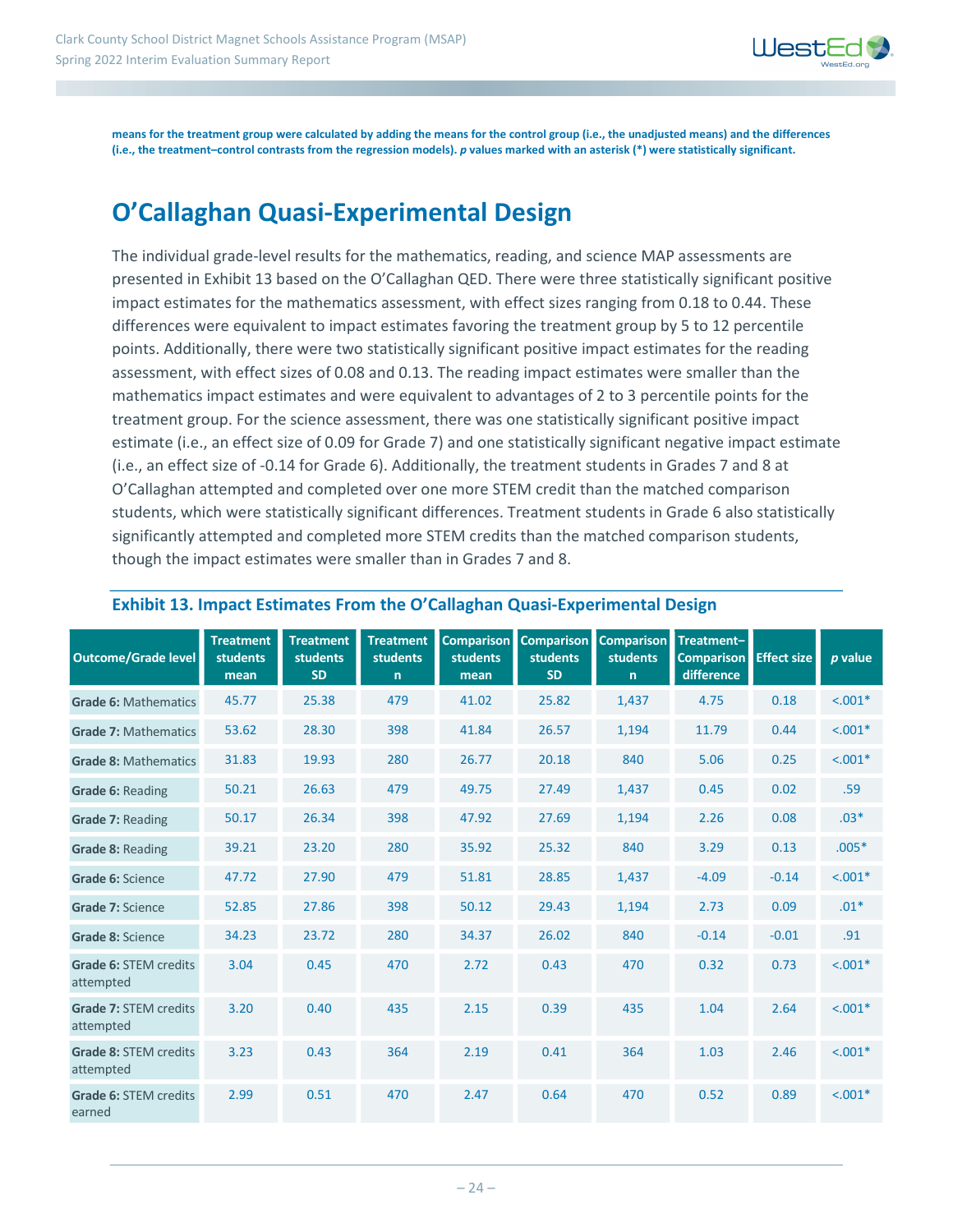

| <b>Outcome/Grade level</b>             | Treatment<br>students<br>mean | <b>Treatment</b><br>students<br><b>SD</b> | students<br>n | students<br>mean | Treatment Comparison Comparison Comparison Treatment-<br>students<br><b>SD</b> | students<br>n. | <b>Comparison</b> Effect size<br>difference |      | <i>p</i> value |
|----------------------------------------|-------------------------------|-------------------------------------------|---------------|------------------|--------------------------------------------------------------------------------|----------------|---------------------------------------------|------|----------------|
| <b>Grade 7: STEM credits</b><br>earned | 3.13                          | 0.47                                      | 435           | 1.97             | 0.54                                                                           | 435            | 1.16                                        | 2.28 | $< 0.001*$     |
| <b>Grade 8: STEM credits</b><br>earned | 3.16                          | 0.49                                      | 364           | 1.98             | 0.58                                                                           | 364            | 1.17                                        | 2.19 | $< .001*$      |

*Note***. STEM = Science, Technology, Engineering, and Mathematics. Percentiles are presented for the Measures of Academic Progress (MAP) mathematics, reading, and science assessments. The effect size is Hedges'** *g***. The means for the treatment group were calculated by adding the means for the comparison group (i.e., the unadjusted means) and the differences (i.e., the treatment–comparison contrasts from the regression models).** *p* **values marked with an asterisk (\*) were statistically significant after applying the Benjamini-Hochberg correction.** 

## **Descriptive Findings Related to the Reduction, Elimination, or Prevention of Minority Group Isolation**

As shown in Exhibit 14, Gehring and Lied achieved their goals for 2019-20 related to preventing the creation of environments with minority group isolation by stabilizing the percentage of White students. Both schools had declining proportions of White students for at least 3 years before the implementation of the MSAP-funded magnet schools. However, the trend was reversed for both of the schools in 2018– 19 and 2019‒20. O'Callaghan, which had been serving an increasingly Latino student body over the 5 years prior to the start of MSAP implementation, continued the trend in 2018–19 and 2019–20 and did not reach its goal for reducing the percentage of Latino students.

#### **Exhibit 14. Racial/Ethnic Trends Over Time for the Three Magnet Schools Assistance Program (MSAP) Grant-Funded Schools**

| <b>School year</b>                 | <b>Percentage of White</b><br>students at Gehring | <b>Percentage of White</b><br>students at Lied | <b>Percentage of Latino</b><br>students at O'Callaghan |
|------------------------------------|---------------------------------------------------|------------------------------------------------|--------------------------------------------------------|
| $2013 - 14$                        | 26.68                                             | 38.20                                          | 68.74                                                  |
| $2014 - 15$                        | 29.59                                             | 35.33                                          | 66.15                                                  |
| $2015 - 16$                        | 30.67                                             | 32.13                                          | 70.38                                                  |
| $2016 - 17$                        | 27.44                                             | 29.63                                          | 70.23                                                  |
| $2017 - 18$                        | 25.86                                             | 27.95                                          | 72.60                                                  |
| 2018-19 (Year 1 of implementation) | 26.76                                             | 32.92                                          | 73.37                                                  |
| 2019-20 (Year 2 of implementation) | 25.90                                             | 35.37                                          | 74.31                                                  |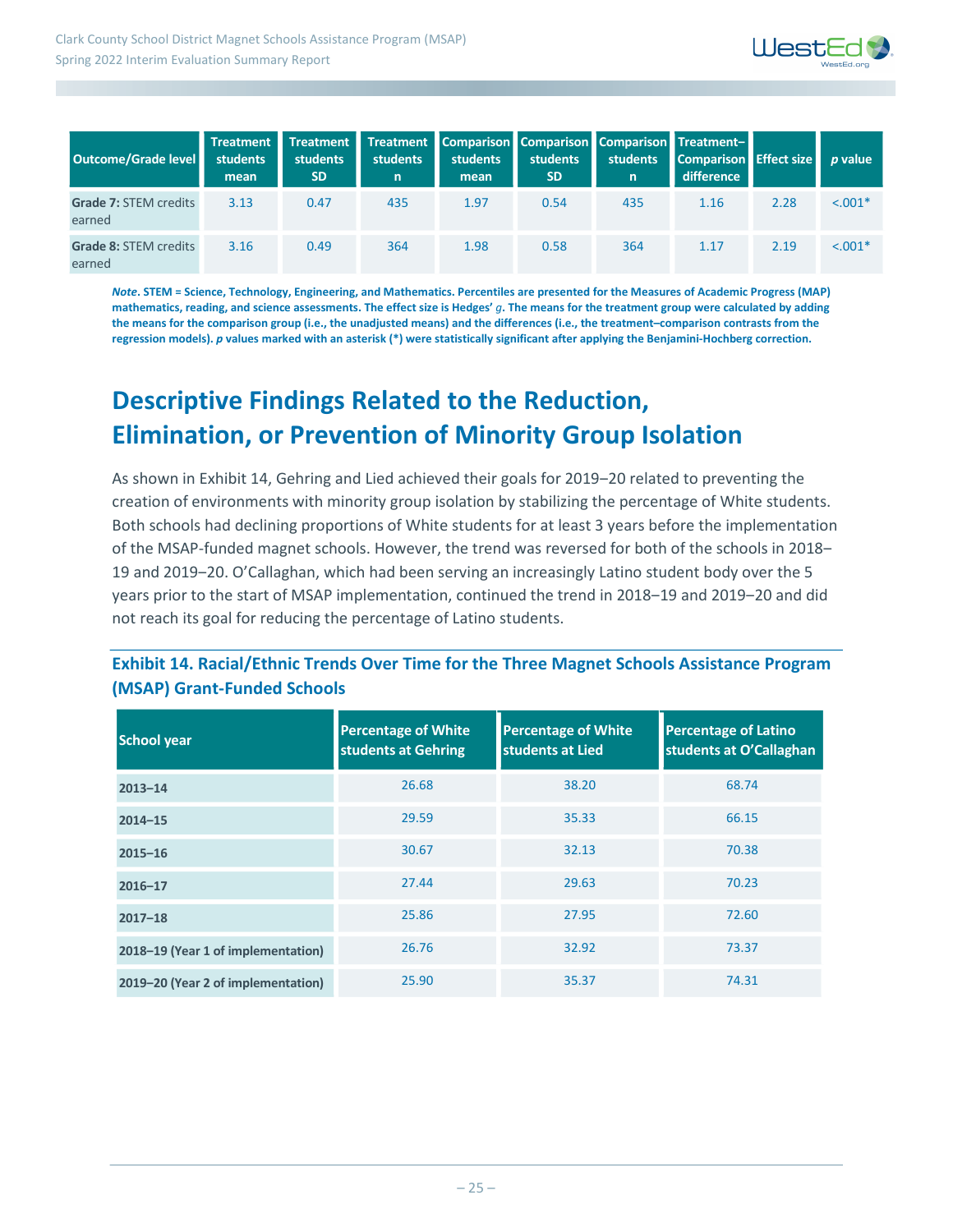

## Discussion of Results

This section of the report summarizes the findings for the three research questions. It also discusses limitations of the study and outlines future research options that WestEd will explore as part of the final evidence of promise report.

### **Research Question 1**

• What impact does attendance at an MSAP-funded magnet school have on students' performance on mathematics, reading/ELA, and science assessments?

For each school, the analyses revealed positive, statistically significant impacts on mathematics and reading achievement across several grades. At Gehring, significant effects on mathematics ranged from 0.24 to 0.34 standard deviations, while significant effects on reading ranged from 0.24 to 0.39 standard deviations. The analysis did not show any effects, either positive or negative, on the science scores at Gehring.

At Lied, there were estimated positive effects from the QED on mathematics of 0.09 to 0.34 standard deviations across Grades 6, 7, and 8. There was one statistically significant negative effect for reading and no statistically significant effects on science achievement. The positive effect on mathematics in Grade 6 was consistent with the results from both the ITT and TOT analyses from the RCT that contrasted students who won the lottery with students who did not win the lottery. The RCT is a more rigorous design than the QED and provides stronger evidence regarding the impact of Lied on student achievement. Additionally, the finding that the RCT results at Lied were very consistent with the QED results for the same grade provides support for the validity of the QED findings from the other grades at Lied and the other schools.

At O'Callaghan, the estimated effects on mathematics achievement ranged from 0.18 to 0.44 standard deviations across Grades 6, 7, and 8. The effects on reading achievement in Grades 7 and 8 were 0.08 and 0.13 standard deviations, respectively, both of which were statistically significant. There was one statistically significant positive effect (i.e., an effect size of 0.09 in Grade 7) and one statistically significant negative effect (i.e., an effect size of -0.14 in Grade 6) on the science assessment.

The QED impacts of the MSAP-funded magnet schools on the students' performance in 2019–20 after 1.5 years of magnet implementation on the mathematics and reading assessments were generally positive (see Exhibit 15). Across the three schools, the average effect sizes were 0.20 for mathematics and 0.13 for reading. In contrast, the average effect size for the science assessment was 0.01, and the effect sizes were generally close to zero. The findings suggest that the MSAP-funded schools may be improving student performance on the mathematics and reading assessments but not on the science assessment.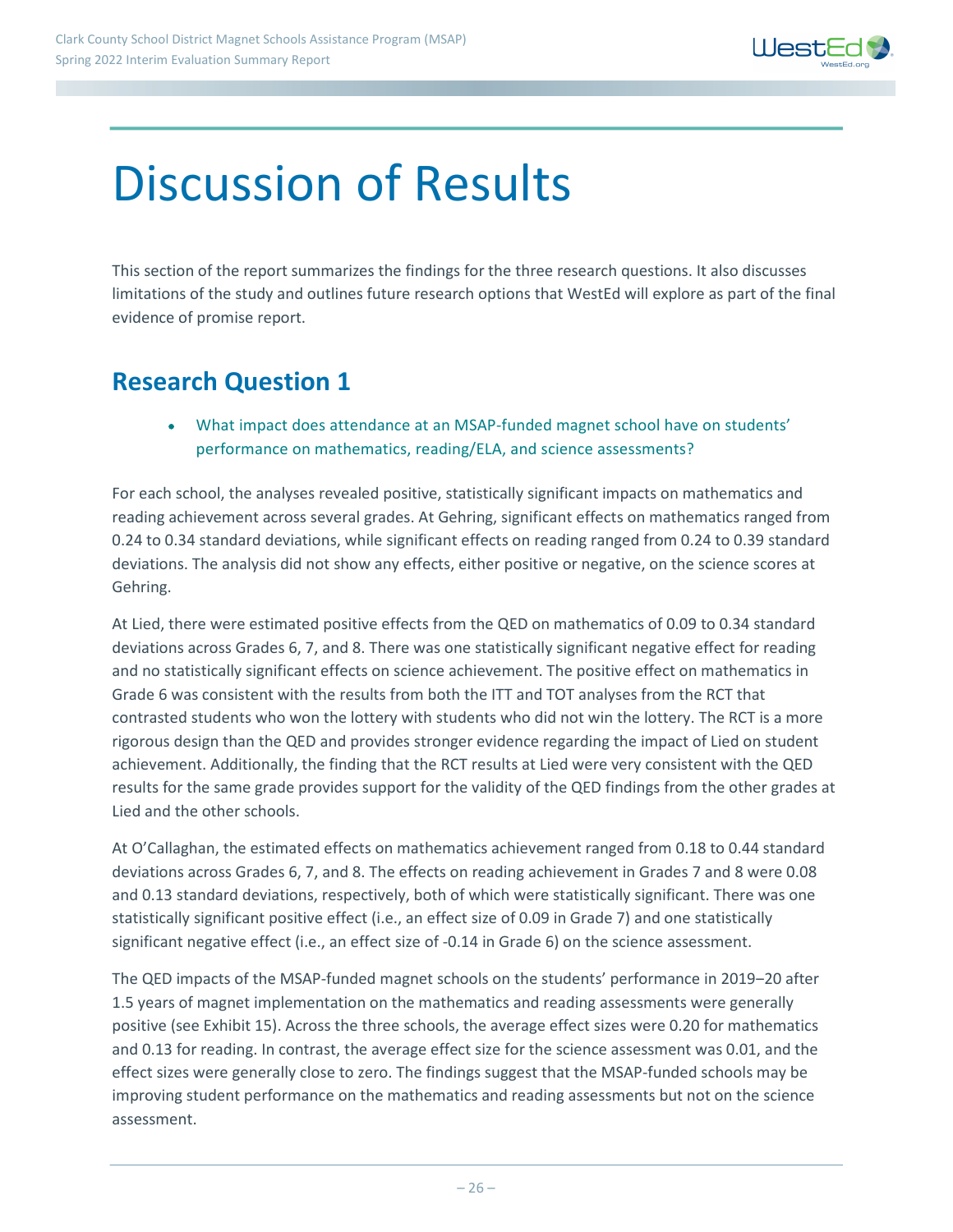

#### **Exhibit 15. Summary of the Impact Estimates on Student Performance From the Three Quasi-Experimental Designs**



For the final evidence of promise report, WestEd will explore whether the effect sizes should be combined within or across schools using meta-analysis (Lipsey & Wilson, 2001) to determine whether the overall impacts are statistically significant. WestEd will also investigate the possibility of including student-level survey data (e.g., academic mindsets and behaviors from the Districtwide Climate survey) as covariates in the QEDs. Finally, WestEd will explore the implications for the conclusions that we can draw from the QEDs given the WWC's guidance that a single school with a unique organization and governance "is not a replicable intervention" (U.S. Department of Education, 2020, p. 86).

### **Research Question 2**

• What impact does attendance at an MSAP-funded magnet school have on students' enrollment in and completion of STEM courses?

The QEDs showed that students at Lied and O'Callaghan attempted and earned more credits in STEM courses than did matched comparison students. For these analyses, one STEM credit is equivalent to one STEM course, such as a yearlong science course. Lied students in Grade 6 earned 0.37 more STEM credits than the matched comparison students, and Lied students in Grades 7 and 8 earned just over one more STEM credit than did matched comparison students. The results from the RCT analysis with students in Grade 6 at Lied replicated the findings from the QED. Similarly, O'Callaghan students in Grade 6 earned 0.52 more STEM credits than did matched comparison students, and students in Grades 7 and 8 earned 1.16 and 1.17 more STEM credits, respectively, than did the matched comparison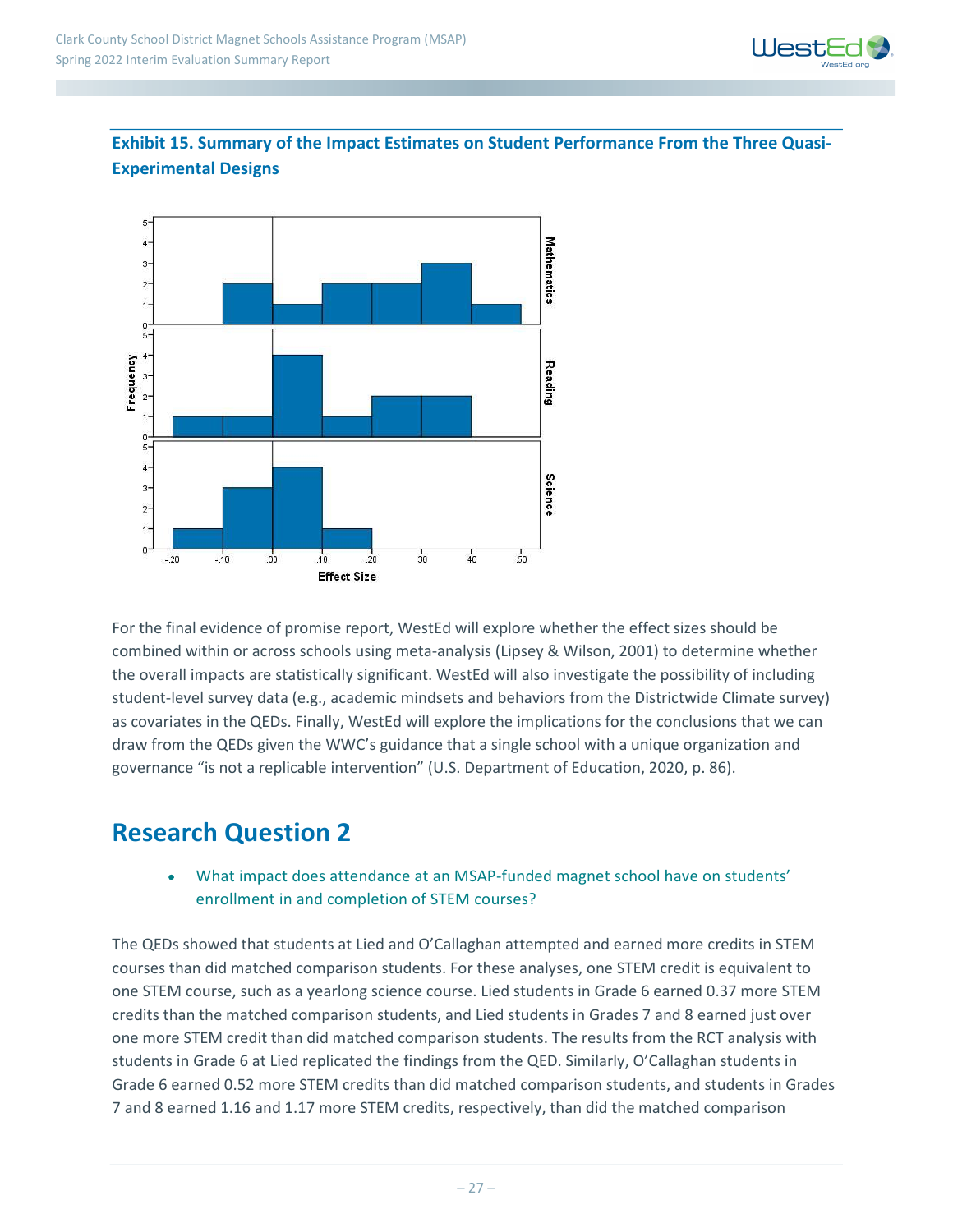

students. These results show that attendance at the two magnet schools result in students earning more STEM credits than did comparison students who did not attend a magnet school. The difference for students in Grade 6 was lower than the differences in Grades 7 and 8 because one semester of computer literacy is required for students in Grade 6 in CCSD, and the STEM elective courses at Lied and O'Callaghan fulfilled this districtwide requirement.

### **Research Question 3**

• Do MSAP-funded magnet schools reduce, eliminate, or prevent minority group isolation?

The school-level data indicated that Gehring and Lied reached their goals for 2019–20 related to preventing the creation of environments with minority group isolation by stabilizing the percentage of White students at the schools. In contrast, O'Callaghan did not achieve its goal for reducing the percentage of Latino students, the majority group at O'Callaghan, in 2019–20. A rigorous research design would be needed to determine whether the MSAP-funded magnet schools had a statistically significant impact on minority group isolation. For the final evidence of promise report, WestEd will explore how the research question related to minority group isolation could be addressed with studentlevel data so that the design could meet WWC Design Standards.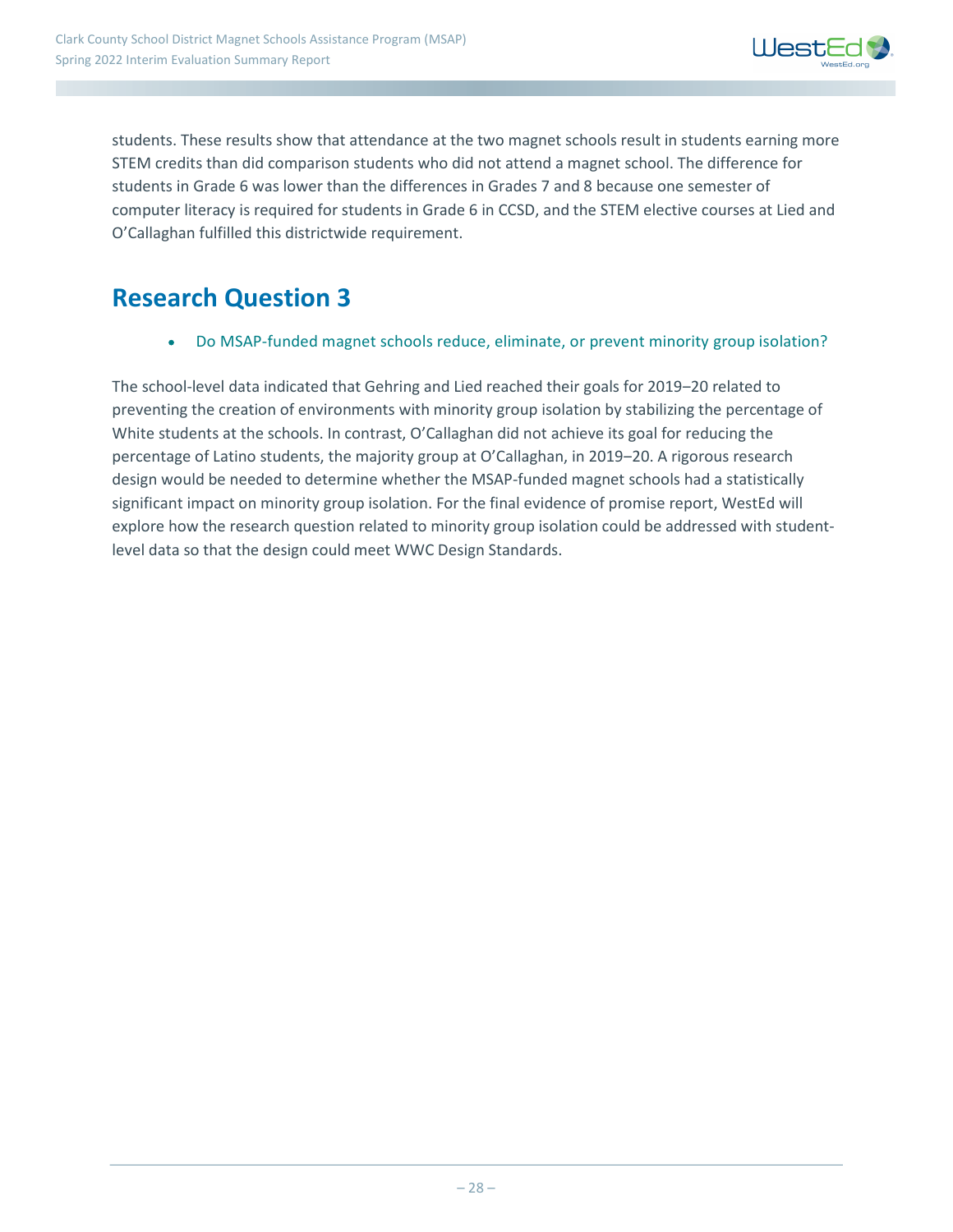

## References

- Benjamini, Y., & Hochberg, Y. (1995). Controlling the false discovery rate: a practical and powerful approach to multiple testing. *Journal of the Royal Statistical Society: Series B (Methodological)*, *57*(1), 289−300. <https://doi.org/10.1111/j.2517-6161.1995.tb02031.x>
- Bifulco, R., Cobb, C. D., & Bell, C. (2009). Can interdistrict choice boost student achievement? The case of Connecticut's interdistrict magnet school program. *Educational Evaluation and Policy Analysis*, *31*(4), 323−345. [https://doi.org/10.3102%2F0162373709340917](https://doi.org/10.3102/0162373709340917)
- Bjorklund-Young, A., & Borkoski, C. (2016). *Do formative assessments influence student learning?: Research on i-Ready and MAP*. Johns Hopkins School of Education Institute for Education Policy. <http://jhir.library.jhu.edu/handle/1774.2/63005>
- Dehejia, R. H., & Wahba, S. (2002). Propensity score-matching methods for nonexperimental causal studies. *The Review of Economics and Statistics*, *84*(1), 151−161. <https://doi.org/10.1162/003465302317331982>
- Dong, N., & Maynard, R. (2013). *PowerUp!*: A tool for calculating minimum detectable effect sizes and minimum required sample sizes for experimental and quasi-experimental design studies. *Journal of Research on Educational Effectiveness*, *6*(1), 24−67. https://doi.org/10.1080/19345747.2012.673143
- Leuven, E., & Sianesi, B. (2003). *PSMATCH2: Stata module to perform full Mahalanobis and propensity score matching, common support graphing, and covariate imbalance testing* [Computer software]. Statistical Software Components S432001, Boston College Department of Economics. <https://ideas.repec.org/c/boc/bocode/s432001.html>
- Lipsey, M. W., & Wilson, D. B. (2001). *Practical meta-analysis*. Sage.
- Nakamoto, J., Snipes, J., & Allender, S. (2020). *Clark County School District Magnet Schools Assistance Program (MSAP): Spring 2020 evaluation summary report*. WestEd.
- Nakamoto, J., Snipes, J., Allender, S., & McMaken, J. (2021). *Clark County School District Magnet Schools Assistance Program (MSAP): Spring 2021 evaluation summary report*. WestEd.
- Nevada Department of Education. (2019). *2019 Nevada School Performance Framework procedures manual: 2018–2019 school year*. [http://nevadareportcard.nv.gov/DI/MoreDownload?filename=2019%20NSPF%20Procedures%2](http://nevadareportcard.nv.gov/DI/MoreDownload?filename=2019%20NSPF%20Procedures%20Manual.pdf) [0Manual.pdf](http://nevadareportcard.nv.gov/DI/MoreDownload?filename=2019%20NSPF%20Procedures%20Manual.pdf)
- Resch, A., Berk, J., & Akers, L. (2014). *Recognizing and conducting opportunistic experiments in education: A guide for policymakers and researchers* (REL 2014–037). U.S. Department of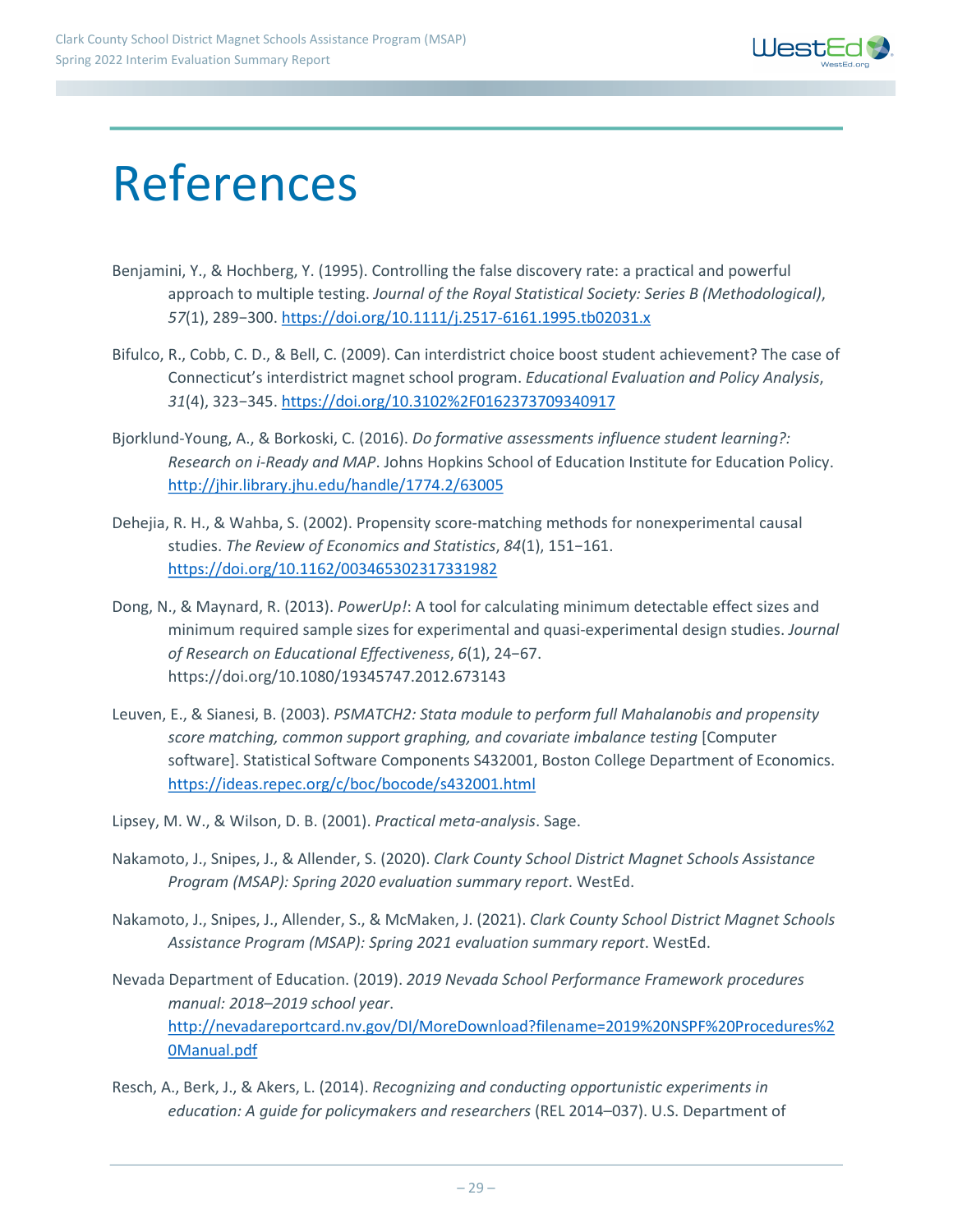

Education, Institute of Education Sciences, National Center for Education Evaluation and Regional Assistance, Analytic Technical Assistance and Development. <https://files.eric.ed.gov/fulltext/ED544801.pdf>

- Rubin, D. B., & Thomas, N. (2000). Combining propensity score matching with additional adjustments for prognostic covariates. *Journal of the American Statistical Association, 95*(450), 573−585. https:// doi.org/10.1080/01621459.2000.10474233
- Shadish, W. R., Cook, T. D., & Campbell, D. T. (2002). *Experimental and quasi-experimental designs for generalized causal inference*. Houghton Mifflin.
- Smarter Balanced Assessment Consortium. (n.d.). *Smarter Balanced Assessment Consortium: 2017–18 summative technical report*. [https://portal.smarterbalanced.org/library/en/2017-18-summative](https://portal.smarterbalanced.org/library/en/2017-18-summative-assessment-technical-report.pdf)[assessment-technical-report.pdf](https://portal.smarterbalanced.org/library/en/2017-18-summative-assessment-technical-report.pdf)
- Stuart, E. A. (2010). Matching methods for causal inference: A review and a look forward. *Statistical Science*, *25*(1), 1−21. https://doi.org/10.1214/09-STS313
- Tuttle, C. C., Gleason, P., Knechtel, V., Nichols-Barrer, I., Booker, K., Chojnacki, G., Coen, T., & Goble, L. (2015). *Understanding the effect of KIPP as it scales: Volume I, impacts on achievement and other outcomes: Final report of KIPP's* Investing in Innovation *grant evaluation*. Mathematica Policy Research. <https://files.eric.ed.gov/fulltext/ED560079.pdf>
- U.S. Department of Education. (2020). *What Works Clearinghouse: Standards handbook* (Version 4.1). https://ies.ed.gov/ncee/wwc/handbooks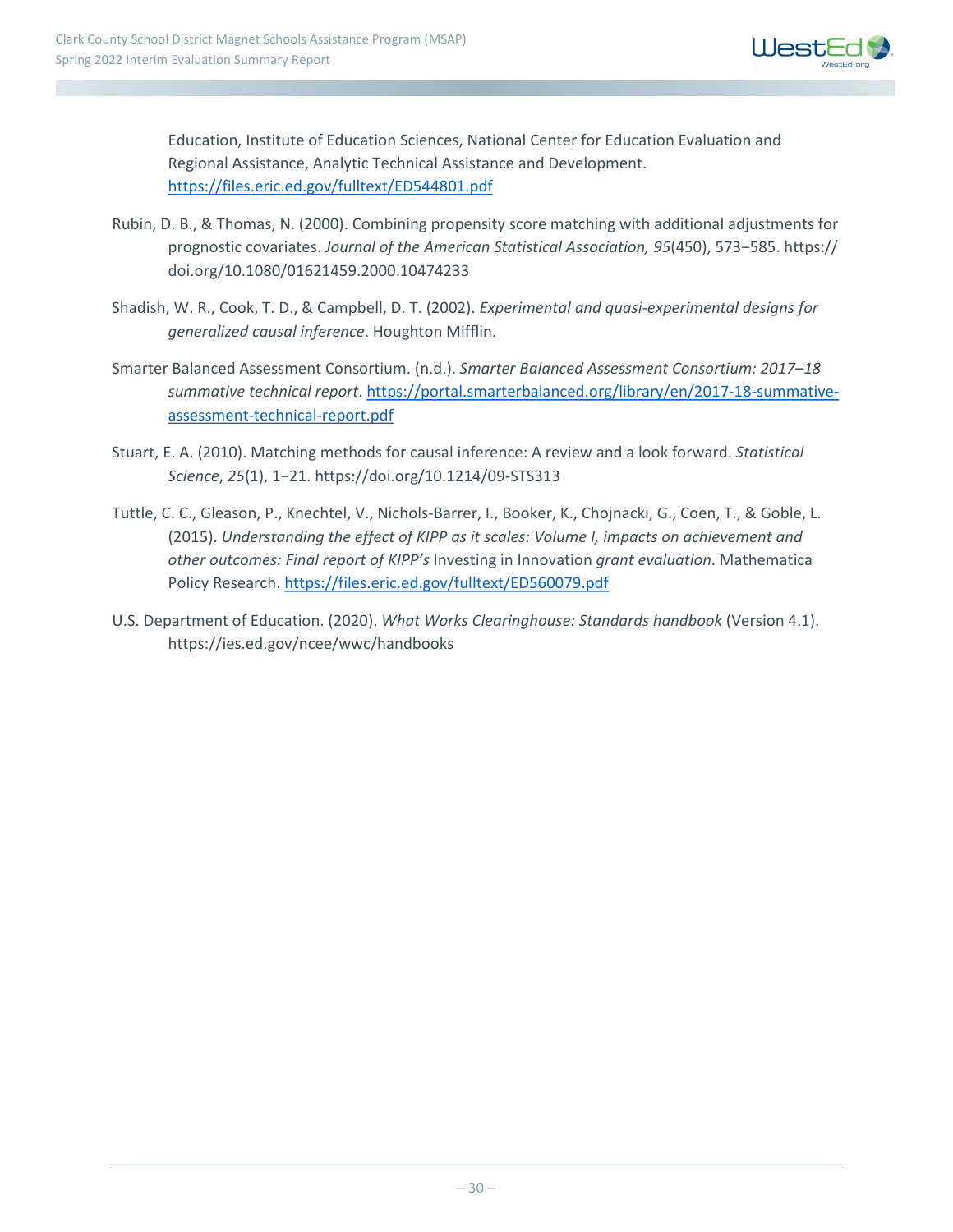

## Appendix

## **Survey Items Included in the Teacher Survey**

#### **Multiple Choice Answer Options:**

*Never, A Few Times per Year, Once per Month, Every Other Week, Once per Week, Daily*

#### **How frequently have you implemented the following project-based learning strategies this school year?**

- Taught PLTW units
- Engaged in cross-curricular collaboration
- Integrated elective topics (for example, coding, robotics, and engineering) into core academic classes
- Assigned projects that connect to real-world issues
- Had students make some decisions about their projects
- Provided students the opportunity to reflect on their projects
- Provided students the opportunity to give, receive, and use feedback
- Had students display and present their projects
- Assigned projects that required students to think critically
- Assigned projects that required students to collaborate with one another

#### **How frequently have you implemented the following blended learning strategies this school year?**

- Chromebooks
- Google Classroom
- Canvas
- Utilized a mix of technology and face-to-face instruction
- Utilized digital and online content in a purposeful way

#### **How frequently have you implemented the following personalized learning strategies this school year?**

- Small group activities
- Flexible groupings